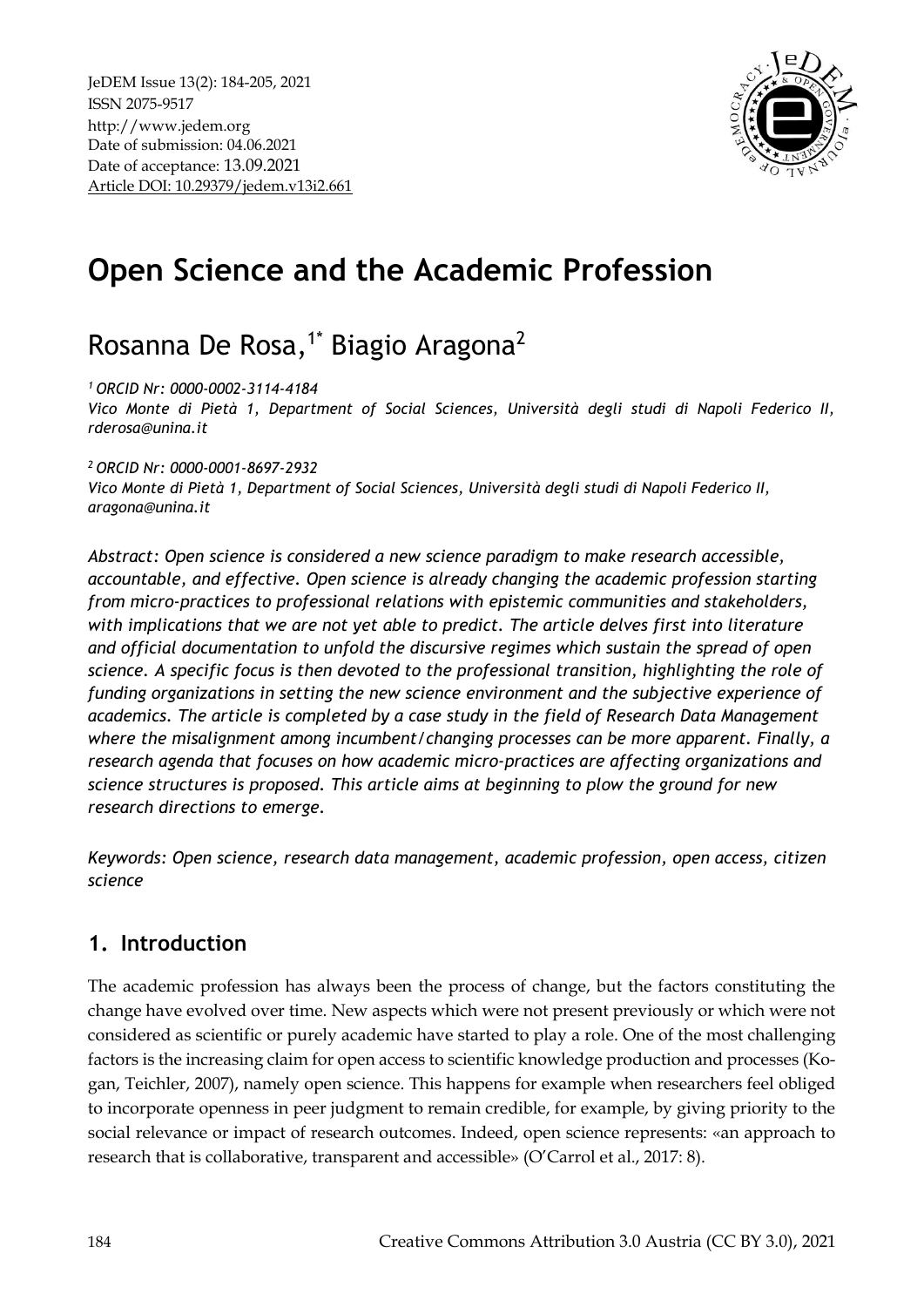The article aims at investigating some implications that open science has on the academic profession shedding light on the process of "industrialization of academic activities" (Kogan, Teichler, 2007), namely the passage from craft production to (organized) production processes based on specialization of tasks, and standardization. Our study is inspired by Science and Technology Studies and theoretically underpinned by the work of the pragmatist philosopher of science John Dewey (1958) on the knitting between science and the social, political, and economic apparatuses of society. Open science is here considered as a socio-technical construct, which combines the social and the technical and it is, at the same time, shaped by academic professionals, as well as shaping the academic profession.

Firstly, we retrace the guiding discursive frameworks which sustain in literature the spread of open science and the adoption of the open paradigm within research funding schemes and institutions. Furthermore, we give quantitative evidence and figures drawn from secondary data analysis highlighting actual difficulties in practicing open science. By searching the Scopus catalogue, we detected the amount of reflection about open science through the number of publications and the spread of open access practices among the different disciplines. We also present the results of several international surveys conducted on academic researchers to analyze their behaviors and opinions on open science. The article is completed by a case study, the OBERRED project, which aimed to construct an ecosystem for training and certification in Research Data Management (RDM). Finally, by combining the theoretical framework with the quantitative data on open science spread, and the findings from our case study, we contribute to identifying critical points and implications in the long run to be further investigated.

A paramount critical point for open science is the development of appropriate skills and dedicated professional profiles. In this respect, the open science paradigm requires that the hybrid nature of researcher's profiles is recognized and assessed. In addition, more consistent and dedicated research aiming to bind together the space of policy, the space of debate and the space of practices should be developed. Model publishing, RDM practices, as well as governance approaches (topdown -vs – bottom-up) and claims for reproducibility are the research streams of the proposed research agenda.

### **2. How open science is depicted: three narratives and an ontology**

Open Science is a prismatic notion based on a series of assumptions about the future of scientific knowledge and its dissemination. Every single concept variation is sustained by a system of norms, values and narratives which act as a 'discursive regime', counter-narratives capable of changing, reorienting, determining, modeling new epistemologies of science and research (Foucault, 1977).

A first, multi-layered set of narratives is about the democratization of scientific results and processes (Feyerabend, 1975). The social and educational benefits to making research outputs accessible without financial, legal and technical barriers (Van der Zee, Reich, 2018) have been highlighted, and open science has been said also to enable the rights for all people, because scientific results have "a powerful effect on people's capacity to speak up as active citizens on matters that are shaping their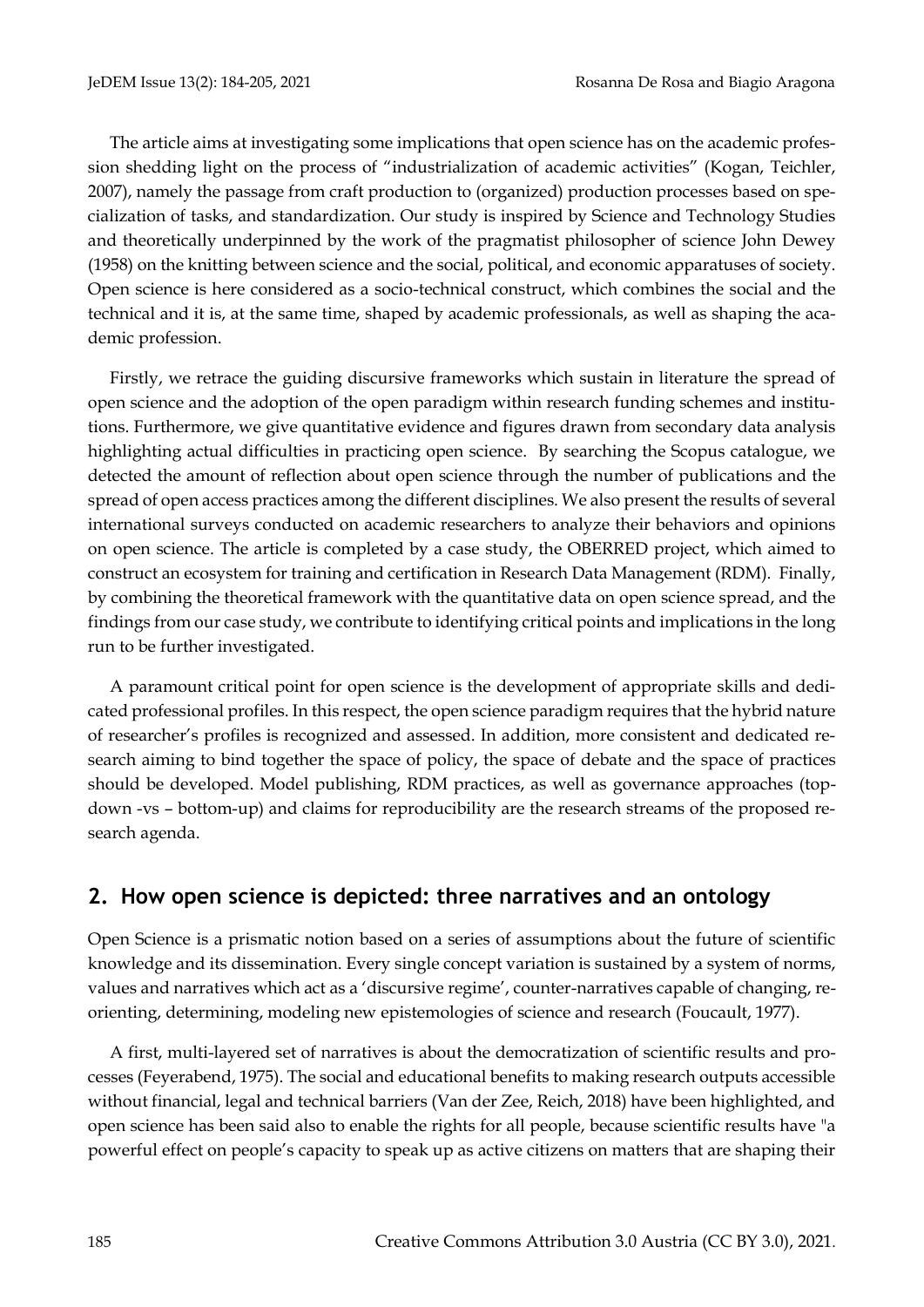city and their world" (Appadurai, 2013: 281). Open access, open data practices, and policy frameworks are those that may have the biggest impact on the academic profession, contributing to accelerating scientific progress; as the possibility to access a consistent amount of data on Covid-19 has largely demonstrated. The pandemic spread and emphasized the narrative that opening access to knowledge and data can help tremendously in identifying effective therapies and vaccines. In 2020 alone, more than 85 thousand publications about Covid were indexed by Scopus, of which 80% are open access. The Coronavirus Disease Research Community - COVID-19 on Zenodo.org is a concrete example of informal sharing micro-practices combined with community collecting research outputs and datasets that may be relevant to mitigate Covid-19 effects and to increase pressure for research findings accountability and democratization, according to the Findable, Accessible, Interoperable and Reusable (FAIR) principles of Open Science.

From a societal outlook, the European Commission is strongly fostering the development of initiatives about citizen science, which means, on one side, a science that is responsive to citizens' concerns and needs and, on the other side, that citizens themselves could produce reliable scientific knowledge (Irwin, 1995).

Citizen science can play a transformative role on science-society relations widening the social relevance of academic research and contributing to spread concepts, methods, and procedures of scientific reasoning to unconventional publics. Examples are developing in natural and social sciences. In natural science amateur bird watchers voluntarily contributed scientific data, in humanities, Zooniverse is a transcription tool to help volunteers participate in more than 50 scientific projects and to help to transcribe ancient papyri. Citizen science aims at increasing participation and transparency, and this may have a positive impact on democracy.

The second narrative is about the effectiveness of research processes through its infrastructure. Indeed, the practices just mentioned could have not become established unless the distribution of knowledge had not been enhanced by means of digital technologies. The open science paradigm gains momentum in the interplay between the humans (the researchers and the other stakeholders involved in research processes) and the technological tools and infrastructures (Decuypere, Simons, 2014). So, the development of frameworks for the sharing of information and data such as the FAIR principles, the Common European Research Information Format (CERIF) and the OpenAIRE guidelines are clear efforts to enable that cultural change required for the development of open science (MacCallum, 2018). Thus, the European Open Science Cloud (EOSC) and the Research Data Alliance (RDA) play the role of organizational nerves that embodied the sharing processes through the building of common data infrastructure and strategies. ICTs facilitate, therefore, the exchange of good practices, the large-scale dissemination of results, and the deployment of referencing management tools, as well as new forms of academic and professional recognition. The web environment has also maximized the fruition of opportunities by pushing cultural institutions to be more responsive in respect of their constituency's needs and expectations. More specifically, the digital tools that served open science are social and collaboration networks for scientists, platforms for sharing frameworks and principles, and data repositories and archives. Nentwich and König (2012) point to social networks for scientists, such as ResearchGate and Mendeley, explaining how they are functional for the establishing of networks, for the creation of thematic expert groups, communication purposes, and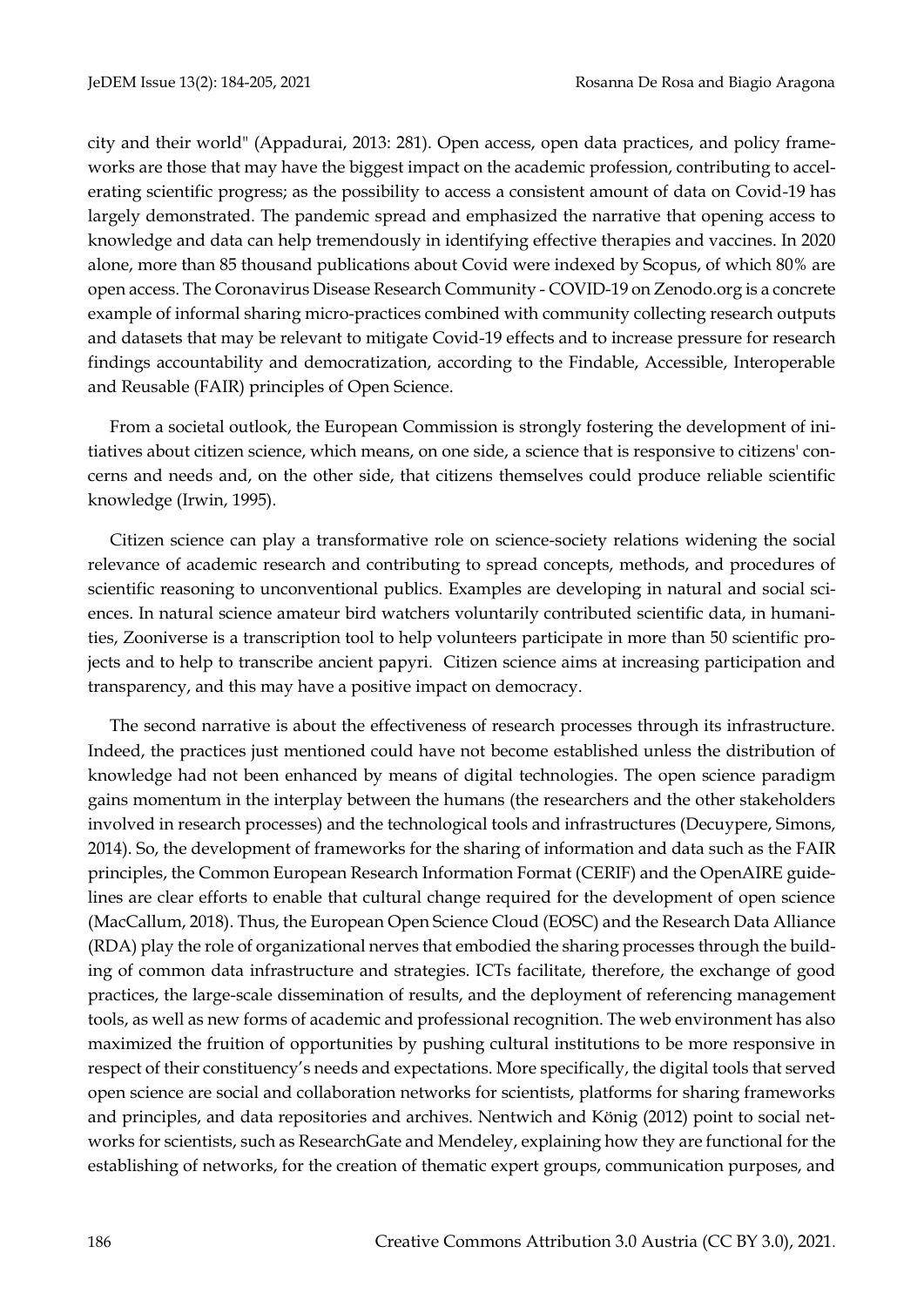self-promotion. In parallel, alternative impact measurements (such as altmetrics) have been developed starting from the sharing of raw science material as well as experimental designs, nanopublications, self-publishing via blogs, annotations and mentions systems and so on. In this diverse epistemic ecosystem, altmetrics is becoming essential to sift these new forms of academic discourse, since they're not retrieved by the traditional means for the communication of science.

So, we come to the third series of narratives that sustained the discourse about open science: the claim for transparency. Bowman and Keen lay out an 'onion model' of open science that

*"describes increasing levels of transparency and suggests how open science practices can be understood less as a revolutionary concept, but more as a logical extension of some of the historical pillars of scientific norms" (Bowman and Keen, 2018: 363).* 

The debate about open science is then, in our opinion a late consequence of the Merton's (1942) discussion of science as the «extension of certified knowledge» (Bowman, Keen, 2018: 117). In other words, over «the reproducibility of established findings» (ivi, 364), which is the pillar that supports the whole scaffolding of scientific communication and results validation. The question represented by Bowman and Keen as an 'onion model' (see figure 1) is, in fact, all over a matter of incremental transparency along the inquiry process, as well as a matter of research integrity. In the 'onion model' the first four layers are almost common practices in the scientific communities, but the highest level of transparency is reached with the pre-registered reports which are

*«broadly understood as a process by which authors publicly document their core study logic, hypotheses, research design, and an a priori plan for their data analysis» (Bowman, Keen, 2018: 368).* 

The pre-registered reports allow, in fact, to understand and check the original formulation of research hypotheses by preventing them from altering because of research findings, and to review research material in two stages, at the time of study design and after the research execution<sup>1</sup>.

<sup>1</sup> Some scientific journals have already experienced the pre-registered model. This is the case of the Journal of Media Psychology, special issue 2017 (Bowman, Keen, 2018).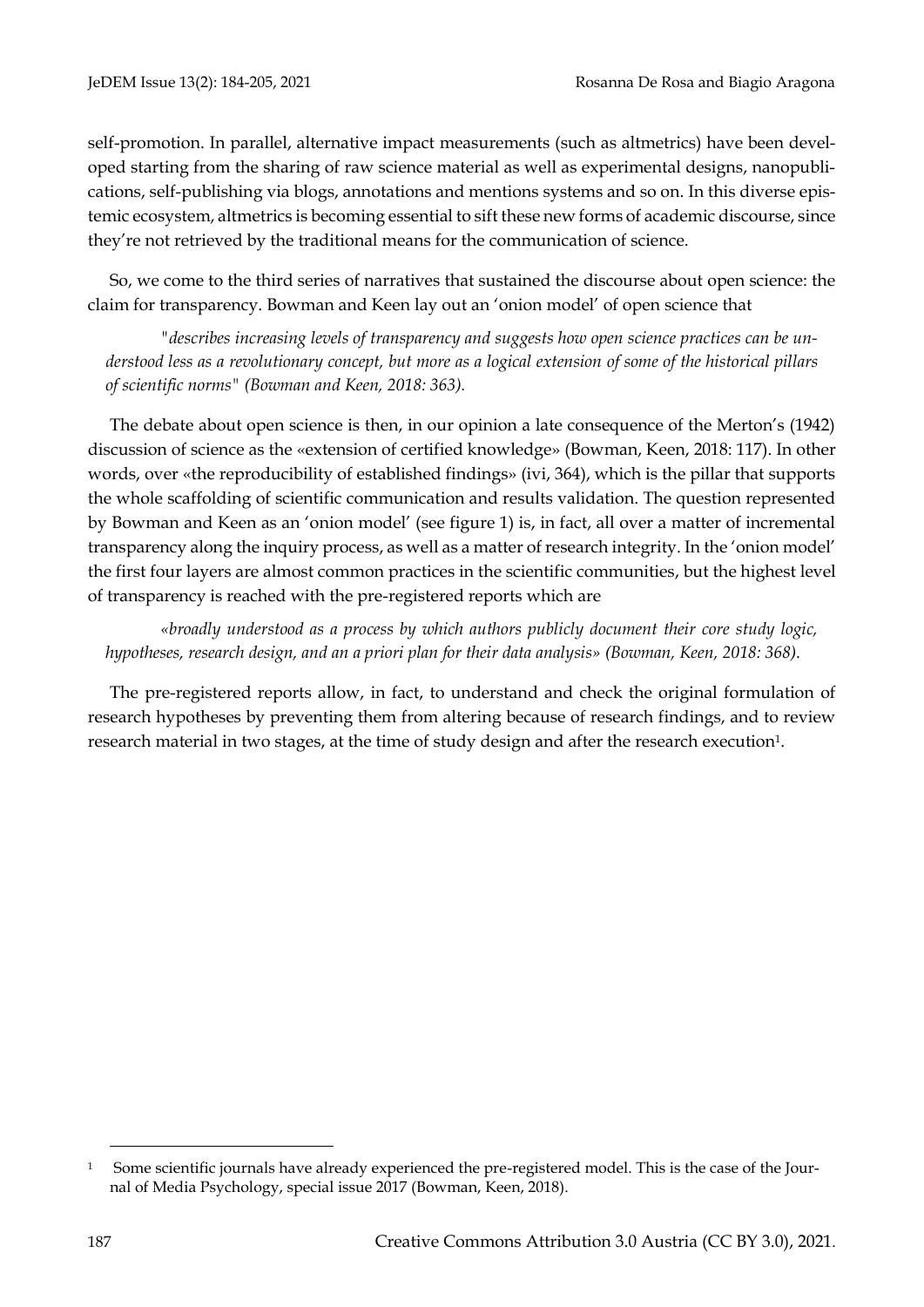*Fig. 1 A conceptual 'onion model' for various open science practices. Inner-most layers represent increased transparency for a given published manuscript. Source: Bowman and Keen (2018).*



Open science is therefore said to improve the transparency and validity of research. This perspective has been clearly remarked by the 2017 recommendations of the EU Working Group on Rewards under Open Science. In fact,

*"Open science goes hand in hand with research integrity and requires legal and ethical awareness on the part of researchers. A driver for open science is improving the transparency and validity of research as well as in regard to public ownership of science, particularly that which is publicly funded" (O'Carrol et al., 2017, p.4).* 

*Fig. 2: Foster Open Science Taxonomy. Source: fosteropenscience.eu*



Finally, the concept has been operationalized to shed the light on its multifaceted nature. One of the most comprehensive ontologies was proposed by the Foster Project to support the shift towards open science, by training the young generation of researchers. What figure 2 makes apparent, is the level of the conceptual diversification and the need for formalizing Open Science. We may see this process as the 'constitutionalization' in progress of a new knowledge field, requiring a certain level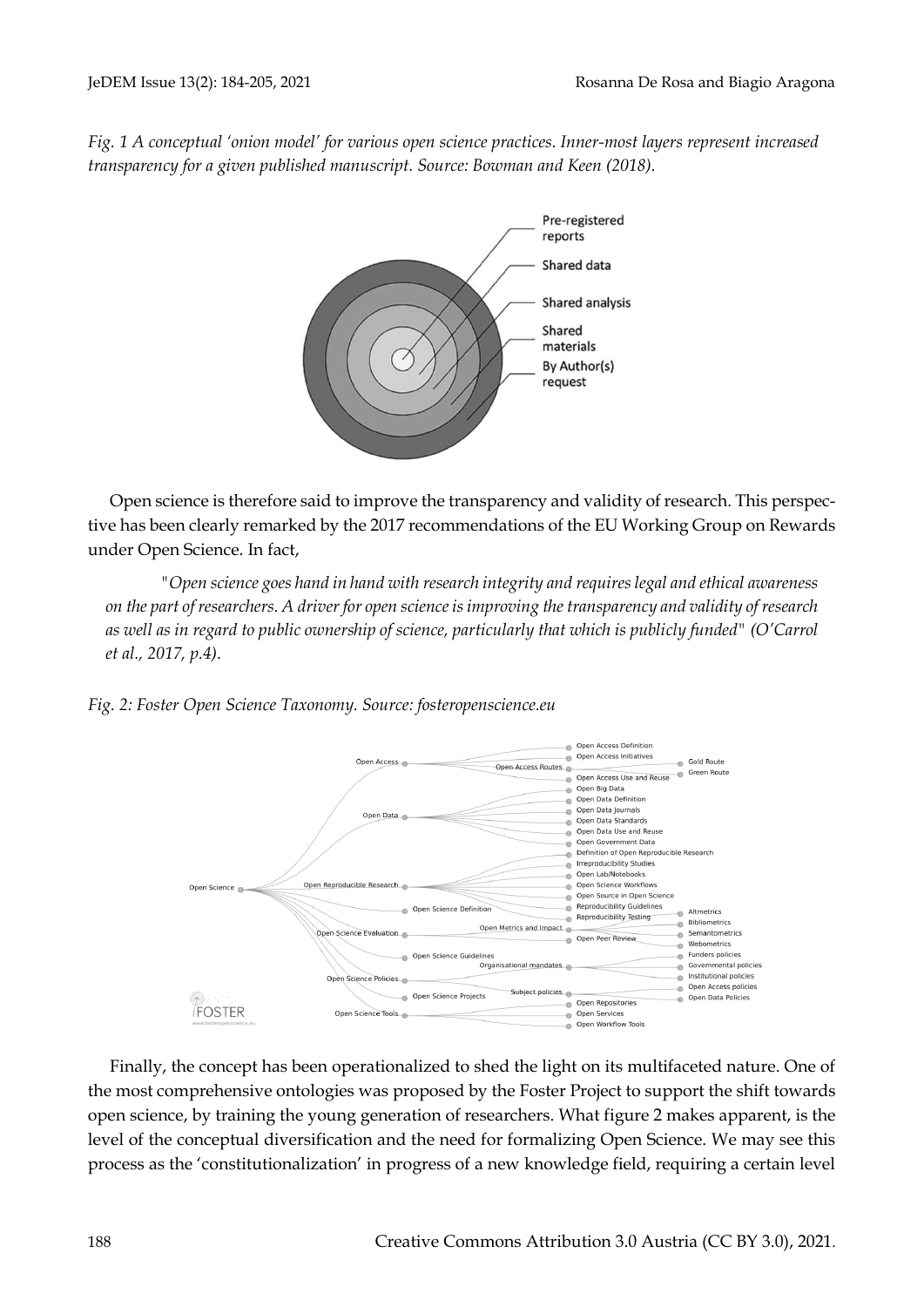of innovation in the concepts used, processes and tools. There is probably not any other argumentative device in open science with such a normative power.

## **3. What researchers think about open science**

In this section we are going to present figures drawn from Scopus and from international comparative surveys about open science run by academic researchers. The analysis of these different sources aims, on one side, to map the dimensions that form (and the schools that inspire) the open science paradigm and, on the other side, to study the behaviors and the opinion of researchers toward open science by focusing on two of the most crucial dimensions: open access and open data. 'Open Science' has been used as a keyword to search Scopus, the bibliographic search engine created in 2004 by Elsevier. Our query returned 615 documents with 'open science' in the title, within the period 2002-2019. 54,9%, of these 593 publications are open access, distributed on-line, free of cost.

The debate on open science in publications takes on a momentum of its own in 2003, its distribution over time shows an increase in 2007, and an acceleration in 2013 (see figure 3). Among these, open access publications followed the same curve, with a sharp increase in 2013 (see figure 3).

*Fig. 3 Number of publications with "Open Science" in the title by year and publishing model (2002-2019). Source: Authors' elaboration on Scopus.*



Nevertheless, the diffusion of open access differs sharply among the different disciplinary fields. Social sciences are leading the way, with almost 17% of the total open access publications on open science (see figure 4). Computer Sciences, Medicine and Multidisciplinary follow with 9.5%, all the other disciplines are slightly above, or below, 5% of the total of open access publications on open science.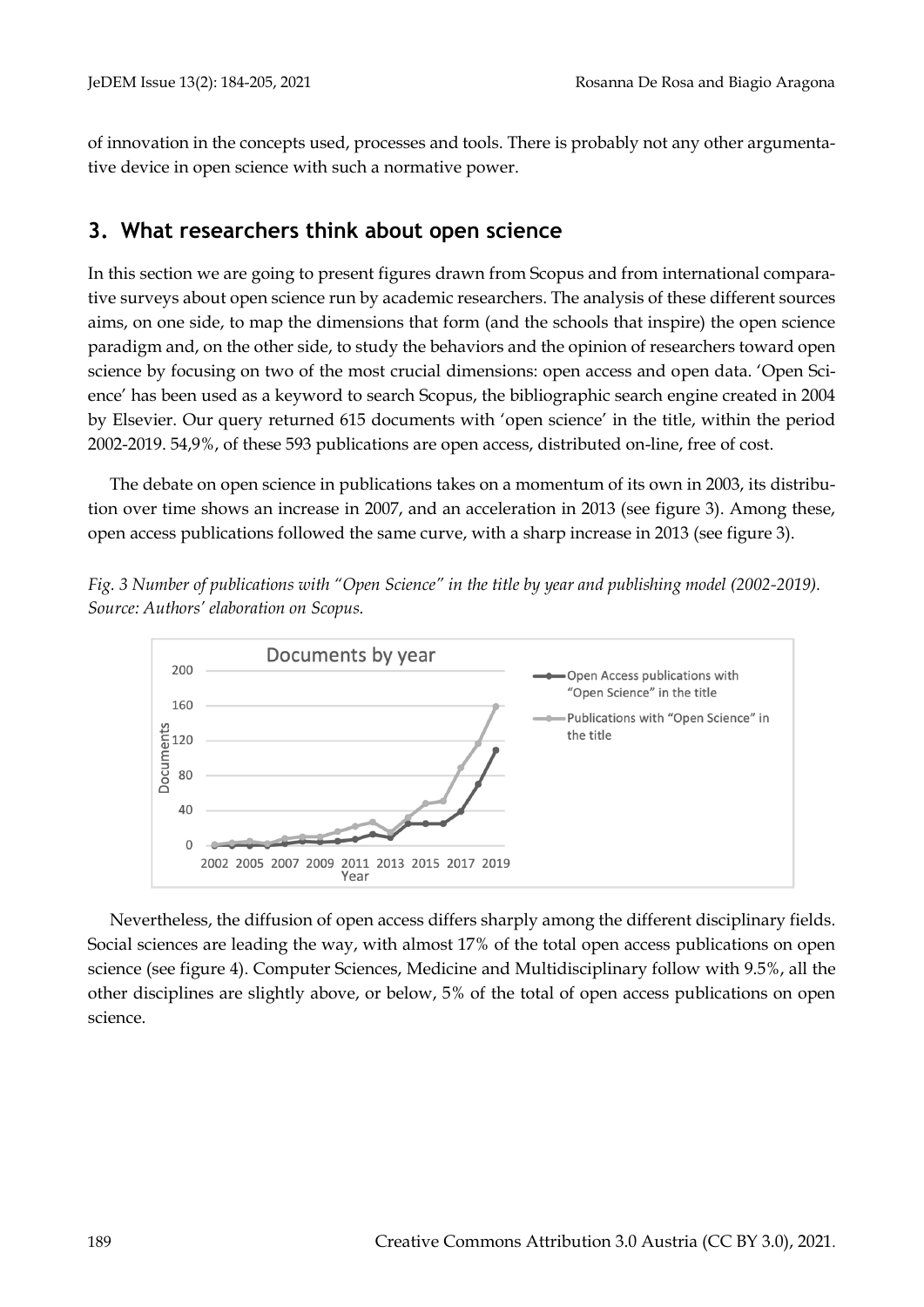Scopus



#### *Fig. 4 Open Access publications by subject area (1979-2019). Source: Scopus.*

Documents by subject area



In the second step, we analyzed the keywords associated by the author with the indexed publications, and their relationships. The keywords cloud was developed with VosViewer, a software tool for the construction and visualization of bibliometric networks developed by the Center for Science and Technology Studies of the University of Leiden. VosViewer is able to build conceptual networks starting from the co-occurrences of keywords and displaying them in the form of graphic maps according to emergent clusters<sup>2</sup> (see figure 5). The result is a graph where clusters of co-occurrences highlight the different strands taken by the scientific debate about the open science paradigm.

<sup>2</sup> A cluster is a set of elements included in the map. In VosViewer clusters do not work in overlap. An article can belong to only one cluster. Clusters do not have to cover exhaustively all the elements of a map. Therefore, there may be elements that do not belong to a cluster. For this analysis, the minimum number of occurrences of a keyword is 5. On a total of 1016 keywords, 25 meet the threshold. For each of the 25 keywords, the total strength of the occurrence links with other keywords has been calculated by the software. The graph represents only the keywords with the greatest total link strength.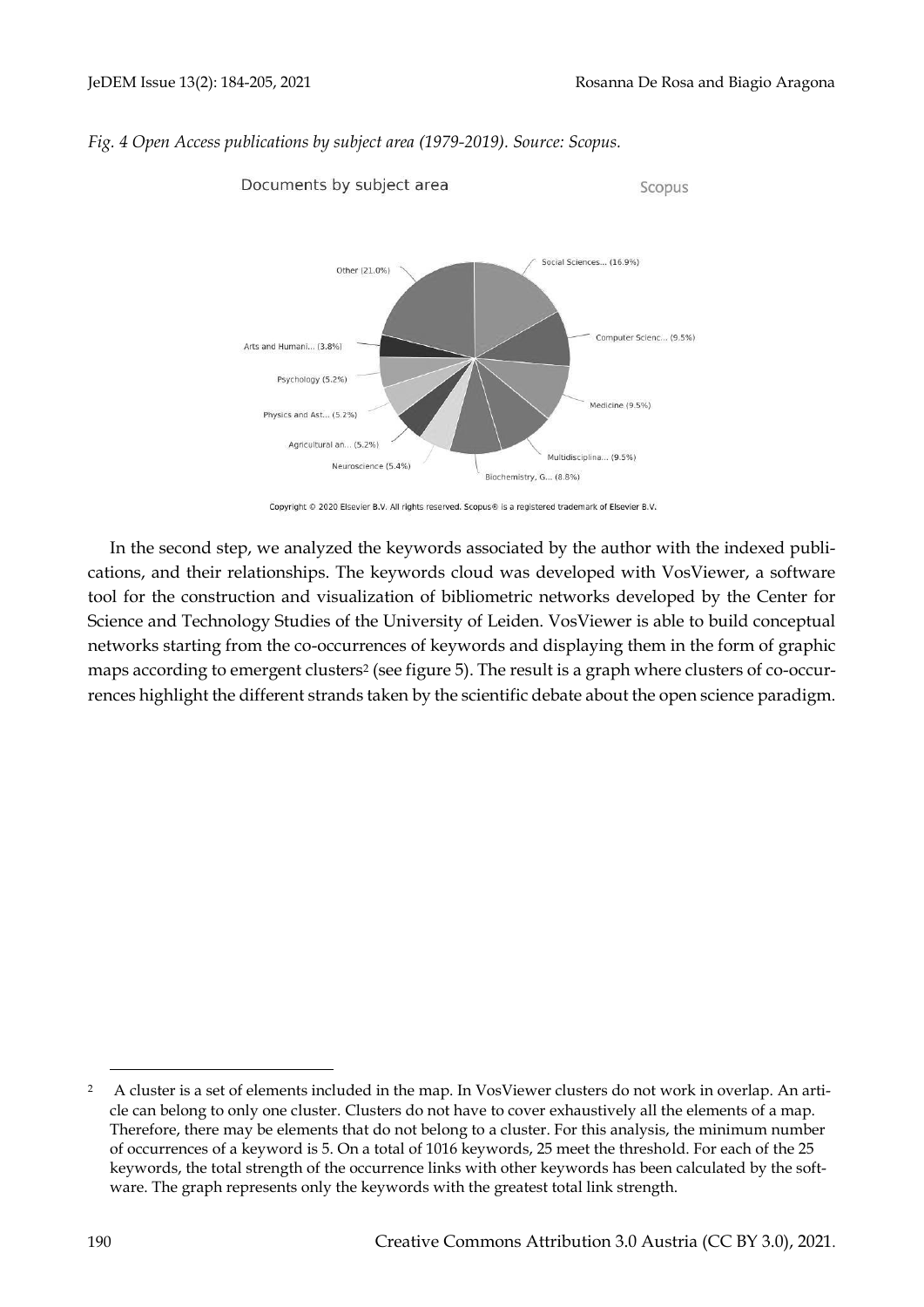

*Fig. 5 The network of keywords of the publications on Open Science (1979-2020). Source: Scopus.*

In the left down part of the graph, we find the keywords connected with open access, research data management, open data and libraries. This is definitively a cluster related to the availability of research outputs, but two different arguments emerge, one concerned with the accessibility of the research process (open data, research data management, open source) the other with the accessibility of the research products, the publications (open access, academic libraries). The second category intertwines the infrastructural elements of open science, the majority of the non-human actors that structure open science as socio-material construct. In the top left section of the graph, we find cloud computing, repositories, big data, data management, all the material actants (Latour, 1985) that interact with researchers and sometimes resist them. The top right corner of the graph is the space of collaborative research. Here we find peer review, communication between scholars, and participation of citizens to science, the network of human actors that can play a role in the making of open science. In the cluster at the right bottom of the graph we find all the values that inspire the debate on open science for the sake of science. Reproducibility, replicability, transparency are all keywords linked to the idea that open science means more accountable and recursive protocols. Finally, it is worth noting that publishing creates a very consistent link with open science and open access, as it is the very basic material act of academic work. It is not accidental that the future of scholarly publishing was one of the eight pillars established by the European Commission in 2018 together with FAIR data, the European Open Science Cloud, education and skills, rewards and incentives, nextgeneration metrics ('Altmetrics'), research integrity and citizen science (Ayris et al., 2018). Also, publication policies have lots of implications on researcher careers and peer assessment as demonstrated by the growing discontent towards current evaluation systems.

Based on a literature review, Fecher and Friesike (2014) retraced five open science schools of thought – 'iterative motives and patterns of argumentation that form more or less distinct streams' (p.18) - which perfectly fit the categories (access, data storage, collaboration, reproducibility, publishing) highlighted in the VosViewer graph: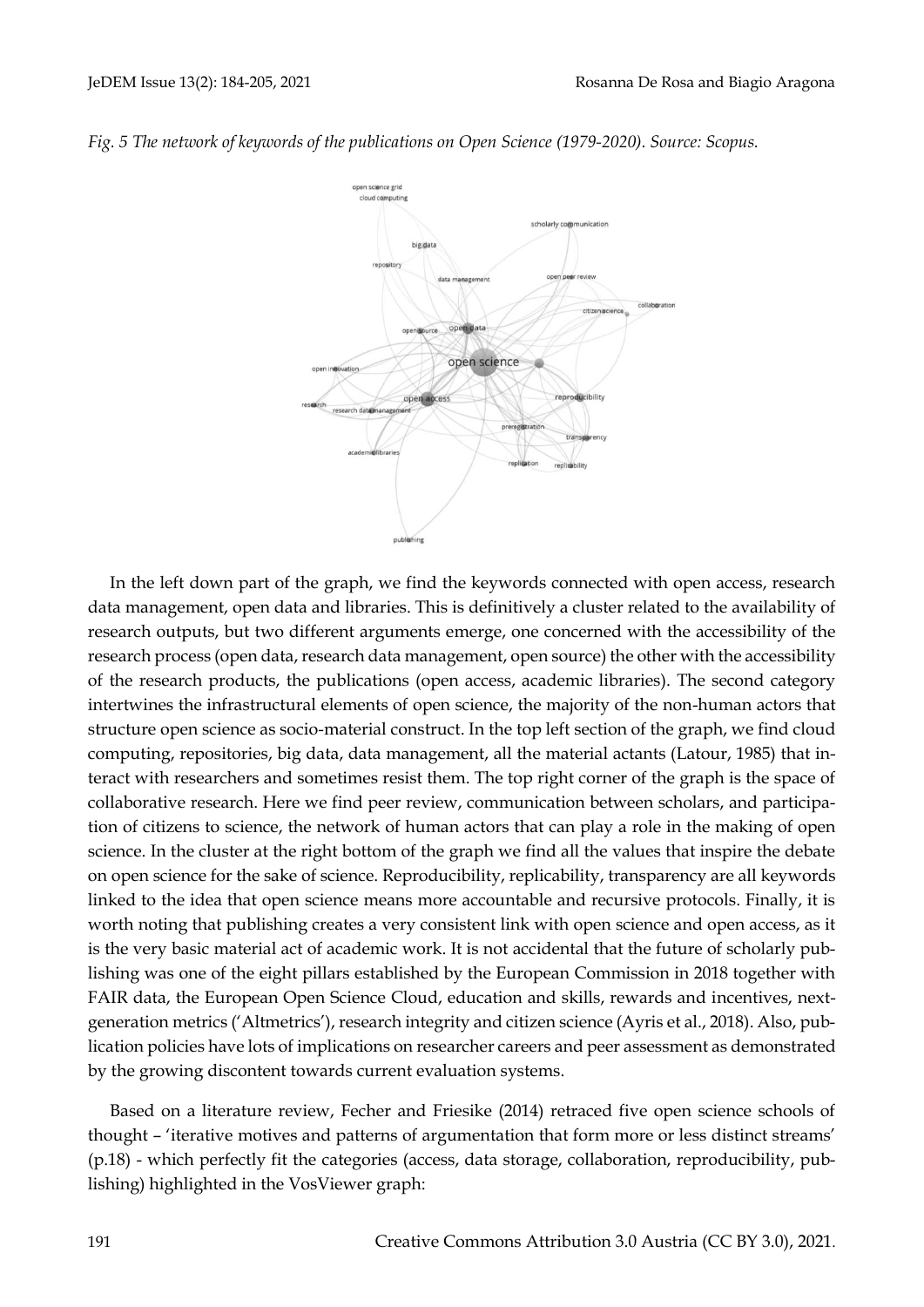- The public school, concerning public science accessibility and comprehensibility.
- The democratic school, concerning the access to knowledge production.
- The pragmatic school, concerning the efficiency of research through collaboration.
- The infrastructuring school, concerns the technological architectures including social networks and distributed computing.
- The measurement school, concerning the seeking for alternative impact assessment processes.

These schools of thought, though deeply intertwined, also evoke different understandings of open science, according to the diversity of stakeholders and their needs (researchers from all fields, policy makers, platform programmers and operators, publishers, and the interested public).

The systematization work by Fecher and Friesike (2014) focused mainly on two paradigm shifts, concerning science-society relationship: from closed to open and from individual to collective inspired by the search for efficiency and collaboration. However, in light of progress made by the academic reflection and policy making (Owen et al., 2012; Owen, von Schomberg, & Macnaghten, 2021; Novitzky et al. 2020), and taking into account the pressing demand for transparency, gender equality, sustainability and responsiveness, Fecher and Friesike's table needs to be further integrated. In the last ten years, in fact, several collective actors (policy institutions, advocacy organizations etc.), started to foster anticipative, reactive and reflective science actions to foresee (and adjust when necessary) the side effects of technology innovation processes and to address societal challenges (i.e SDGs).

Thus, two new directions clearly emerged in EC official documentations and in STS literature: an ethical and a deliberative school (tab. 1) aiming at moving open science a step forward in Responsive Research and Innovation. RII is a policy-driven framework defined as "the on-going process of aligning research and innovation to the values, needs and expectations of society" requiring that all stakeholders are mutually responsive and responsible to each other for the processes and outcomes of research and innovation (Rome Declaration, 2014)3.

Again, with these two new schools, we are witnessing another paradigm shift, from the efficiency of research to its responsiveness to societal challenges4. Both are likely to have interesting implications for academic and research work (Owen and Pansera, 2019).

<sup>3</sup> https://digital-strategy.ec.europa.eu/en/library/rome-declaration-responsible-research-and-innovation-europe

<sup>4</sup> https://ec.europa.eu/programmes/horizon2020/en/h2020-section/societal-challenges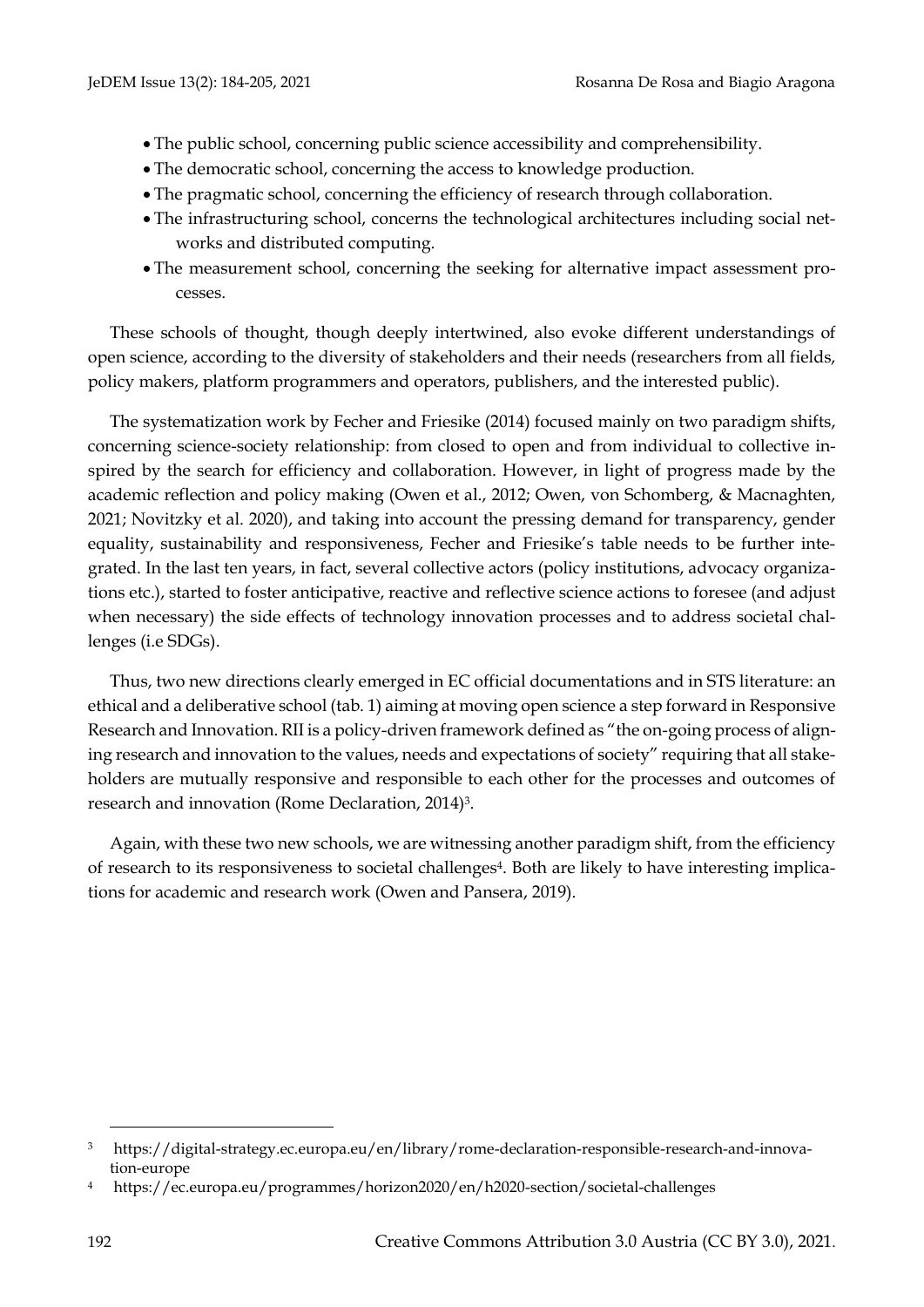| School of<br>thought | <b>Central assumption</b>                                                                                                                                                                          | <b>Involved</b> groups                                                                   | <b>Central Aim</b>                                                                                                                         | <b>Tools</b><br>&<br>Me-<br>thods                                                  |
|----------------------|----------------------------------------------------------------------------------------------------------------------------------------------------------------------------------------------------|------------------------------------------------------------------------------------------|--------------------------------------------------------------------------------------------------------------------------------------------|------------------------------------------------------------------------------------|
| De-<br>mocratic      | The access to knowledge is<br>unequally distributed.                                                                                                                                               | Scientists, politici-<br>ans, citizens                                                   | Making know-<br>ledge<br>freely<br>available<br>for<br>everyone.                                                                           | Open<br>Access,<br>intellectual pro-<br>perty rights, O-<br>pen data, Open<br>code |
| Pragma-<br>tic       | Knowledge-creation could<br>be more efficient if scien-<br>tists worked together.                                                                                                                  | Scientists                                                                               | Opening up the<br>process<br>of<br>knowledge cre-<br>ation.                                                                                | Wisdom of the<br>crowds,<br>net-<br>work effects, O-<br>pen Data, Open<br>Code     |
| Infra-<br>structure  | Efficient research depends<br>on the available tools and<br>applications.                                                                                                                          | Scientists & plat-<br>form providers                                                     | Creating<br>$O-$<br>penly available<br>platforms, tools<br>and services for<br>scientists.                                                 | Collaboration<br>platforms<br>and<br>tools                                         |
| Public               | Science needs to be made<br>accessible to the public.                                                                                                                                              | Scientists & citi-<br>zens Making sci-<br>ence accessible for<br>citizens.               | Citizen Science,<br>Science PR,                                                                                                            | Blog-<br>Science<br>ging                                                           |
| Measure-<br>ment     | Scientific contributions to-<br>day need alternative im-<br>pact measurements.                                                                                                                     | Scientists & politi-<br>cians                                                            | Developing an<br>alternative met-<br>ric system for<br>scientific<br>im-<br>pact.                                                          | Altmetrics, peer<br>review, citation,<br>impact factors                            |
| Ethical              | Science needs to be aligned<br>with the needs, values and<br>expectations of society. Be<br>responsible,<br>ethically<br>bound and able to take into<br>real-world<br>account<br>the<br>complexity | Scientists,<br>public<br>authorities,<br>citi-<br>zens, innovators $\&$<br>civil society | Ensuring<br>ac-<br>countable,<br>responsible,<br>ethical,<br>and<br>de-<br>socially<br>sirable<br>outco-<br>mes                            | Research Integ-<br>rity Framework                                                  |
| Delibera-<br>tive    | Science should<br>engage,<br>support, and share respon-<br>sibility with institutions<br>and territories. Implement<br>sustainable<br>institutional<br>changes and innovation                      | Academia, indus-<br>try, civil society,<br>and public author-<br>ities                   | Maximizing sci-<br>ence-technol-<br>ogy social im-<br>pact by sup-<br>porting institu-<br>tional<br>change<br>and innovation<br>governance | New forms of<br>governance and<br>participatory<br>structures                      |

*Table 1 Open Science schools of thought. Source: Authors' elaboration on (Fecher and Friesike 2014)*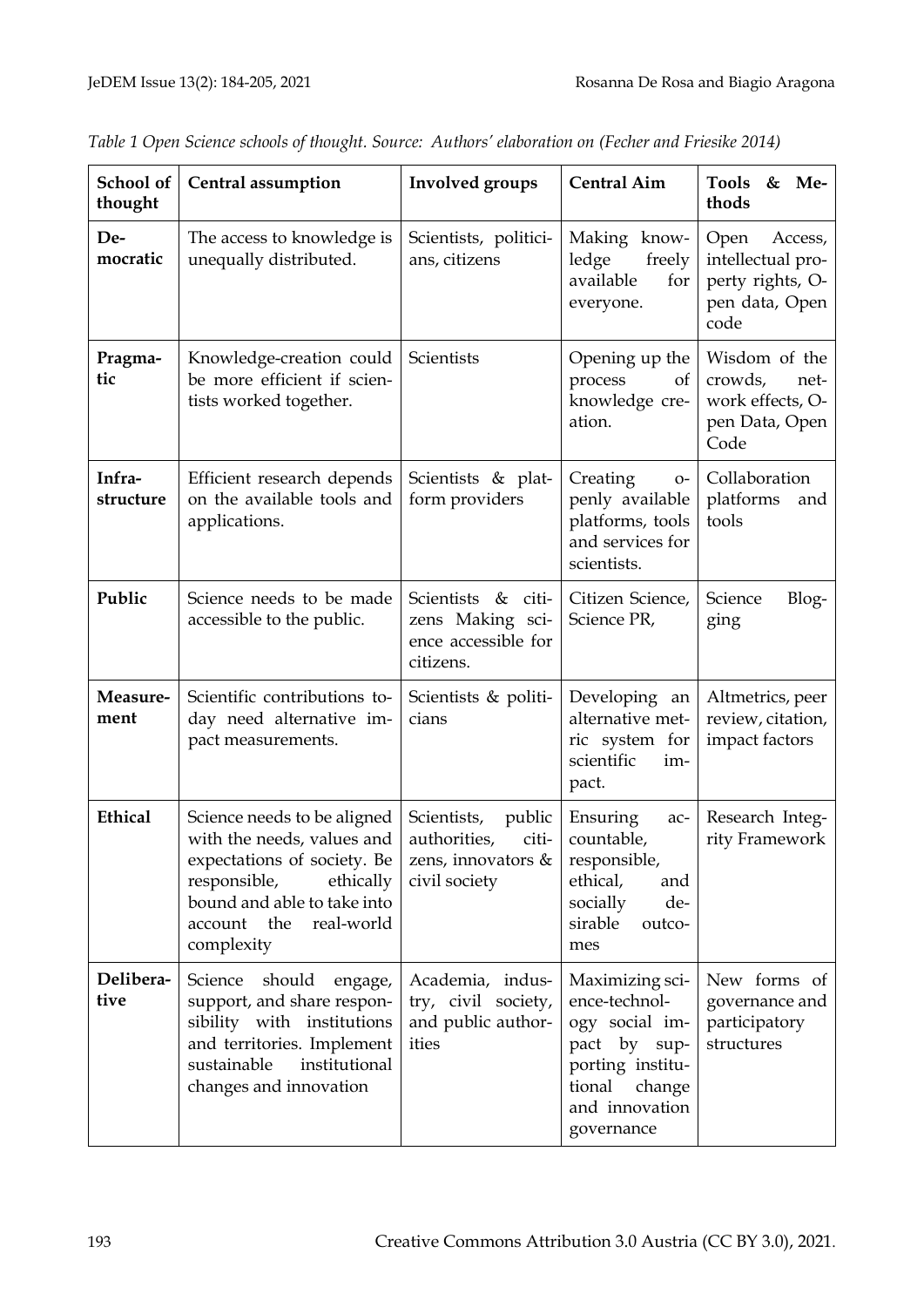*Fig. 6 Number of publications on Open Science by funding sponsors and publishing model (2002-2020). Source: Authors' elaboration on Scopus.*



The role of funding organizations has also been pivotal in dictating the rules for open access publication, also fostering institutional mandates and policies. Figure 6 shows results of open science publications by funding organizations and the model of publishing. By comparing the figures, the role exercised on openness by research sponsors emerged. The compliance to funding rules about open access has been, in fact, one of the key factors enabling a change in research and academic institutions. Organizations such as the US National Science Foundation and the National Institutes of Health have had the strongest role in publishing strategies together with the European Commission and its funding programs. In 2007, the EU Commission adopted a Communication (COM/2007/0056) on scientific information in the digital age for the first time, followed by Council conclusions inviting the Commission to experiment with open access to scientific publications resulting from projects funded by EU research framework program. Later on, in 2012, the EU Commission has recommended (C(2012) 4890) to define clear policies for the dissemination of results and open access to scientific publications resulting from publicly funded research, providing: a) concrete objectives and indicators to measure progress; b) implementation plans, including the allocation of responsibilities; c) associated financial planning.

The European Commission has also created a platform to monitor the process (the Open Science Monitor), obtaining quantitative and qualitative insights on the ongoing development of open science practices. One of the duties of the Open Science Monitor is to highlight emerging trends and specific patterns in the publishing choices of academic researchers. For example, during the period 2009-2018 the general trend of so called 'Green' publications<sup>5</sup> has a positive trend passing from 20,4% in 2009 to 26,9% in 2017, but in 2018 it comes as a surprise the downfall of green publication to 15,3%. The rank clearly highlights the primacy of some countries such as the United Kingdom (43,9 %) and Switzerland (42,8%) against Italy, where Green publications reached only 30,3 %. Furthermore, Green publication in the multidisciplinary domain reaches 68,7%, against the medical and health

<sup>5</sup> Publications are classified in Gold, Green, Hybrid, Bronze according to the degree of openness allowed by journals. Green publications are those journal articles that are also available in an open access repository. Data from Open Science Monitoring have been aggregated per domain according to the OECD classification 2007, Frascati Manual.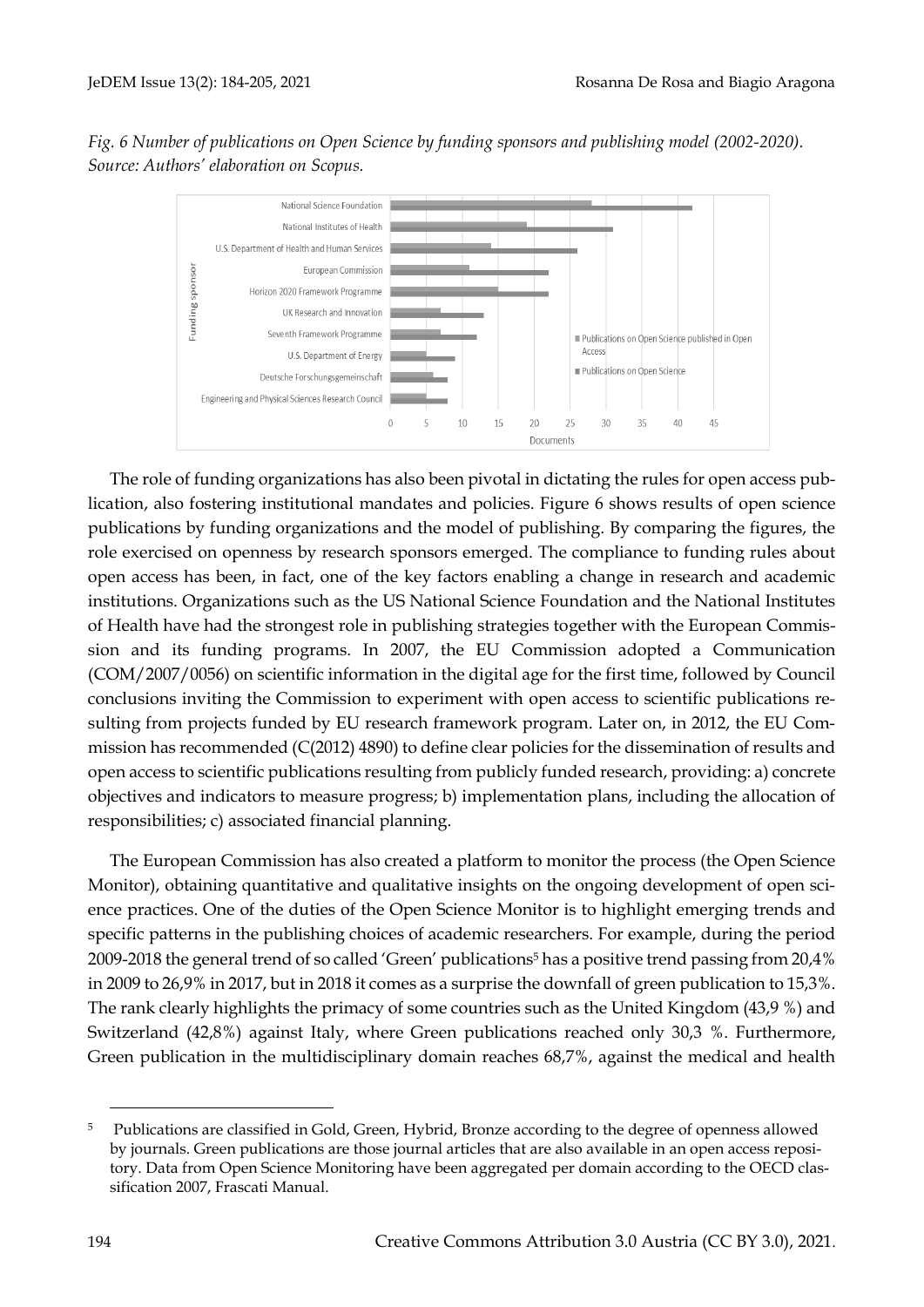science where open journal publication (Gold) and use of open repository (Green) have a longstanding history. Publications in social and political sciences step behind with only 13% of publications using Green repositories.



*Fig.* 7 *Percentage of Open Access publications per type and domain (1979-2020). Source: Open Science Monitoring, Reference date 2009-2018, our elaboration.*

These differences in open access between disciplinary fields shed the light on somehow divergent practices (see figure 7), questioning the open paradigm as a comprehensive framework, that instead may reproduce the traditional divide among data-driven sciences and the social sciences and humanities (Sidler 2014). In fact, as detected by the EOSC-Pillar National Initiative Survey published in 20206, research infrastructures at a national level provide Social Sciences (25%), Humanities (18%) and Agricultural Sciences (14%) less frequently, with services while Natural Sciences communities (66%), Medical and Health Sciences (36%), Engineering and Technology (33%) are better served. However, the development of e-infrastructures seems to entail balancing the distributions of services among the different disciplines, with Humanities (45%) following Natural Sciences (69%) it is likely, thanks to the strong effort spent in organizing digital archives and virtual libraries. Social Sciences (38%) close the list together with Agricultural Sciences (30%). Figures are, of course, country-specific, with Italy and Austria observing for Humanities percentages above the mean.

In the last 10 years an international agenda around open data has also emerged. According to the Open Data Report<sup>7</sup> run on 1200 researchers in 2016 and 2018, open data and open access are an emerging attitude of academic researchers. Almost 76% of the 1200 sampled academics declare to share data in some form. 66% believe that sharing data increases the possibilities for collaboration, the reproducibility of research (57%), encourages other researchers to do the same and, moreover, related publications are more likely to be cited. The open data culture is constantly growing, together with the awareness that open data represents an opportunity to enlarge and enhance academic networks. The report highlights that the role of funding policies is pivotal in requiring open access and

<sup>6</sup> https://www.eosc-pillar.eu/news/national-initiatives-survey-importance

<sup>&</sup>lt;sup>7</sup> A year-long, co-conducted study between Elsevier and the Centre for Science and Technology Studies.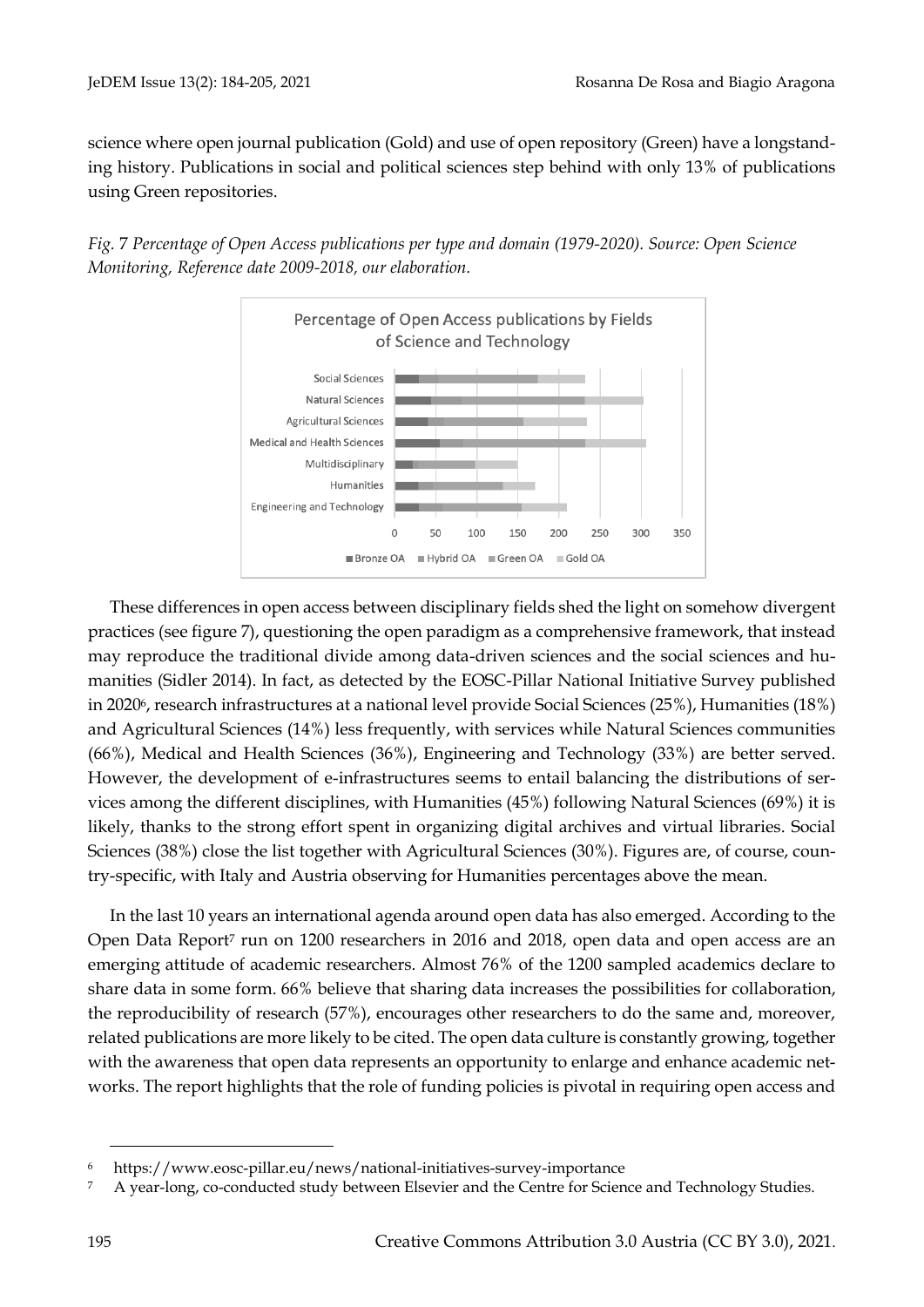open data, although the effort in research data management seems mainly assigned to researchers individually, since the 52% of respondents said that their institution does not provide funds to cover the costs of managing or archiving research data. Dissemination of data is primarily contained within the current publishing system. Indeed, the preferred method of research data dissemination is publication, though a large amount of data might remain unshared. When asked which Creative Commons license they would make their data available under, 62% answered that they did not know. Where researchers did provide an answer, they tended to favor more restrictive licenses. Overall, this suggests that researchers might have a lack of knowledge regarding the sharing and reuse of data, which may affect their willingness to do so. Indeed, according to the EOSC-Pillar National Initiative Survey (2020), only 50% of the e-Infrastructures in the countries covered by the survey have an access policy for services and data, while a large amount of them are still planning to introduce it in the next two years. There are also meaningful differences among countries; for example, in Italy access to data is usually granted to the internal organization only.

The EOSC survey also contributes to shed the light on the most cumbersome issues for the individual researcher. For example, data curation seems the activity gaining the lowest level of attention (38% of repositories perform basic data curation). Thus,

*"across countries, depositors are most concerned about the 'effort of preparing the data for publication' (58%), followed by `intellectual property (e.g. copyright)' (52%), `lack of control over the usage of data' (50%), `data protection' (47%), `benefit of sharing data' (40%) and `competitive disadvantage when sharing' (39%)" (EOSC-Pillar 2020: 105).* 

What emerges from the literature about open data is a picture of very scattered initiatives across and within disciplinary fields that are happening primarily at the individual level. Academic researchers may be motivated to share data because it can increase their visibility (Patel, 2016), but at the same time they are demotivated because they may face technical problems, or find the effort too great (Childs et al., 2014). However, skill-gaps (Zuiderwijk, 2015) and lack of control over data production hinder researchers from opening their data up.

The development of skills and dedicated profiles is, in our opinion a very critical point for open data. Also for academia, the research data management is a relatively new area of practices that implies new expertise and engagement programmes, and paradoxically, this is also the least frequently regulated aspect of open science (EOSC-Pillar 2020). For example, although, on average, respondents predominantly indicated that they were familiar or very familiar with the concept of FAIR data with little difference between countries, when surveying about the implementation of each FAIR principle the picture becomes quite scattered. Showing that academic institutions preferred not to adopt formal policies, leaving cultural diversity and professional change to be supported and fostered by other means (ivi). What emerges from the opinions of researchers is that RDM is still considered an administrative burden. In Italy, for example, it has been noted that the choices made by some funders (i.e. European Union Framework Program) impact on departmental research units and researchers in respect to the organization and activities of departments, the type of knowledge produced, and the ways of doing research (Primeri, Reale, 2012). We have already noted that open science has primarily developed as a top-down regulatory policy, in the same fashion open research data seems a reality for expert groups supporting the EU policymaking, but it has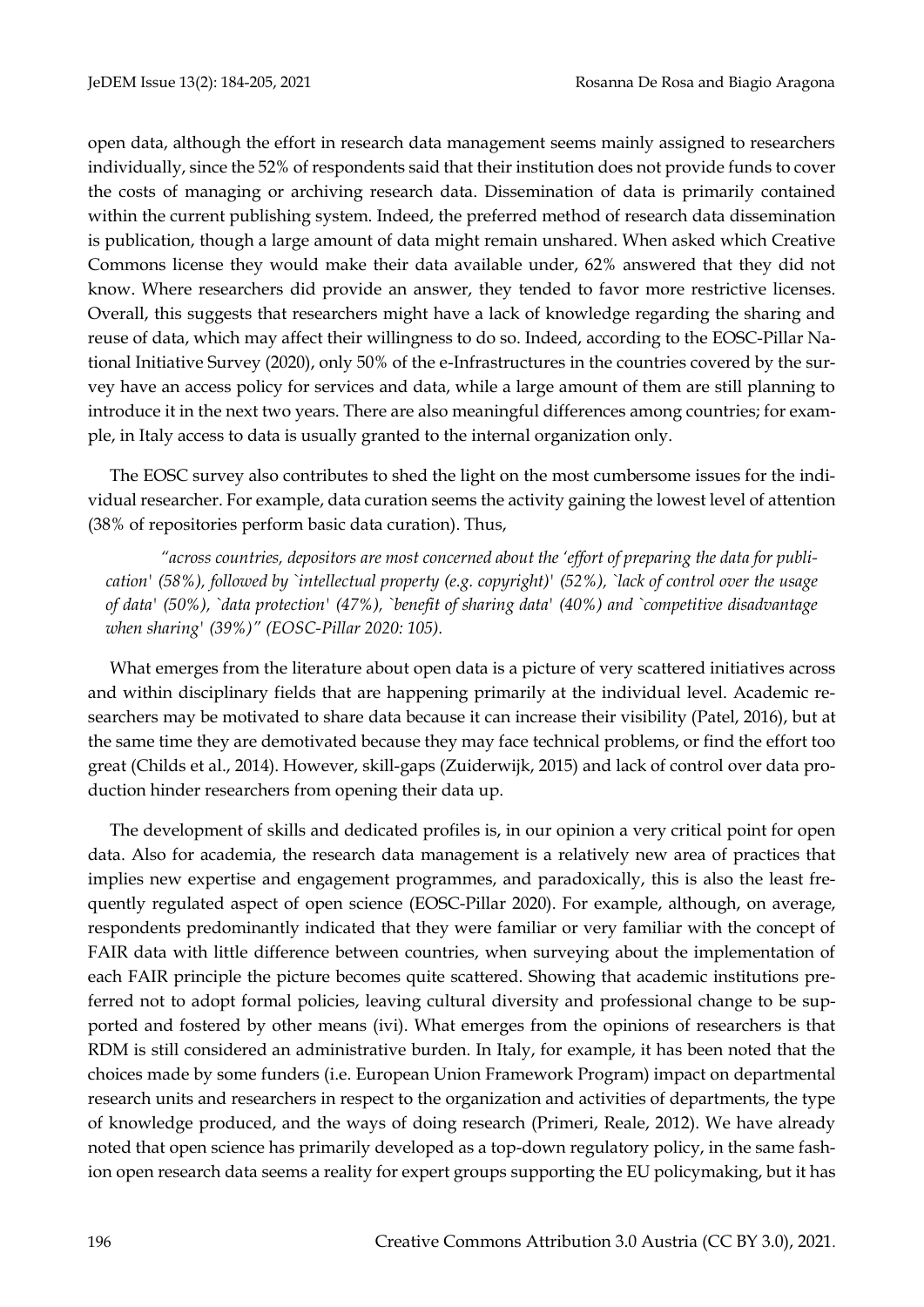not yet become mainstream for the individual researcher. Referring to public sector information, for example, the open data maturity report 2019 (EU28)<sup>8</sup> identified only three countries as 'trend-setters' (Ireland, Spain and France), while the most relevant group is the 'beginners' one. The report measured the data maturity level focusing on four pivotal dimensions: policy, portal, quality, and impact. It clearly shows the gap among the policy level of data governance (average 74%) and the impact level of re-use practices (average 57%), highlighting the relevance of creating a data culture in society as a whole9.

In other words, it seems that various aspects of how academic works are supposed to change. Answering the request of opening the research data means that academics must learn about licenses, commons, intellectual property rights and must have a deep knowledge of different public's needs. Things that are somehow obscure for most academics. Such a misalignment is quite evident in our case study.

## **3.1. Open Science and the academic profession: the case of training for Research Data Management**

This complex, layered nature of open science makes it both theoretically and empirically difficult to disentangle its various domains. It is therefore, hard to identify an entry-point where all these different elements may be simultaneously observed. We then decided to isolate a specific practice of open science in which the link between these different domains could emerge, and the consequences on the academic profession could be spotted: the Research Data Management (RDM). We focus on one case study about training in RDM, the project Open Badge Ecosystem for the Recognition of Skills in Research Data Management and Sharing (OBERRED). We participated in this project in order to deliver training to academics on RDM through open education means within an open ecosystem and employing an open skill recognition system.

The OBERRED project will be used to underline, first, how the specific practice of RDM intertwines with all the school of thoughts of the theoretical framework on open science described above (Fecher and Friesike, 2014), second how RDM in open science remodels the academic profession, and, finally, how RDM demands new skills. The project<sup>10</sup> aims at identifying the competences mobilized in RDM processes and making them available to the science communities through the development of open educational resources. 'Education and skills' are in fact one of the eight pillars of Open Science identified by the European Commission. By conducting this project, the ways in which RDM practices lay in the intersection of *people*, *things*, and *values* clearly emerged.

A first issue concerns the identification of how *people* define what research data are, and this affects scholars, publishers, stakeholders, and citizens differently. The first notion of data is, in fact,

<sup>8</sup> https://data.europa.eu/sites/default/files/open\_data\_maturity\_report\_2019.pdf

<sup>9</sup> In 2020, because of the pandemic crisis and the social pressure, the average open data maturity score of the EU27 countries is increased of 10 percentage points compared to 2019 with a widening of the 'trend setter' and 'fast tracking' countries clusters.

<sup>&</sup>lt;sup>10</sup> The project is funded by Erasmus+ (GA 2019-1-FR01-KA203-) and led by the University of Nice. University Federico II of Naples is one of the partner organization.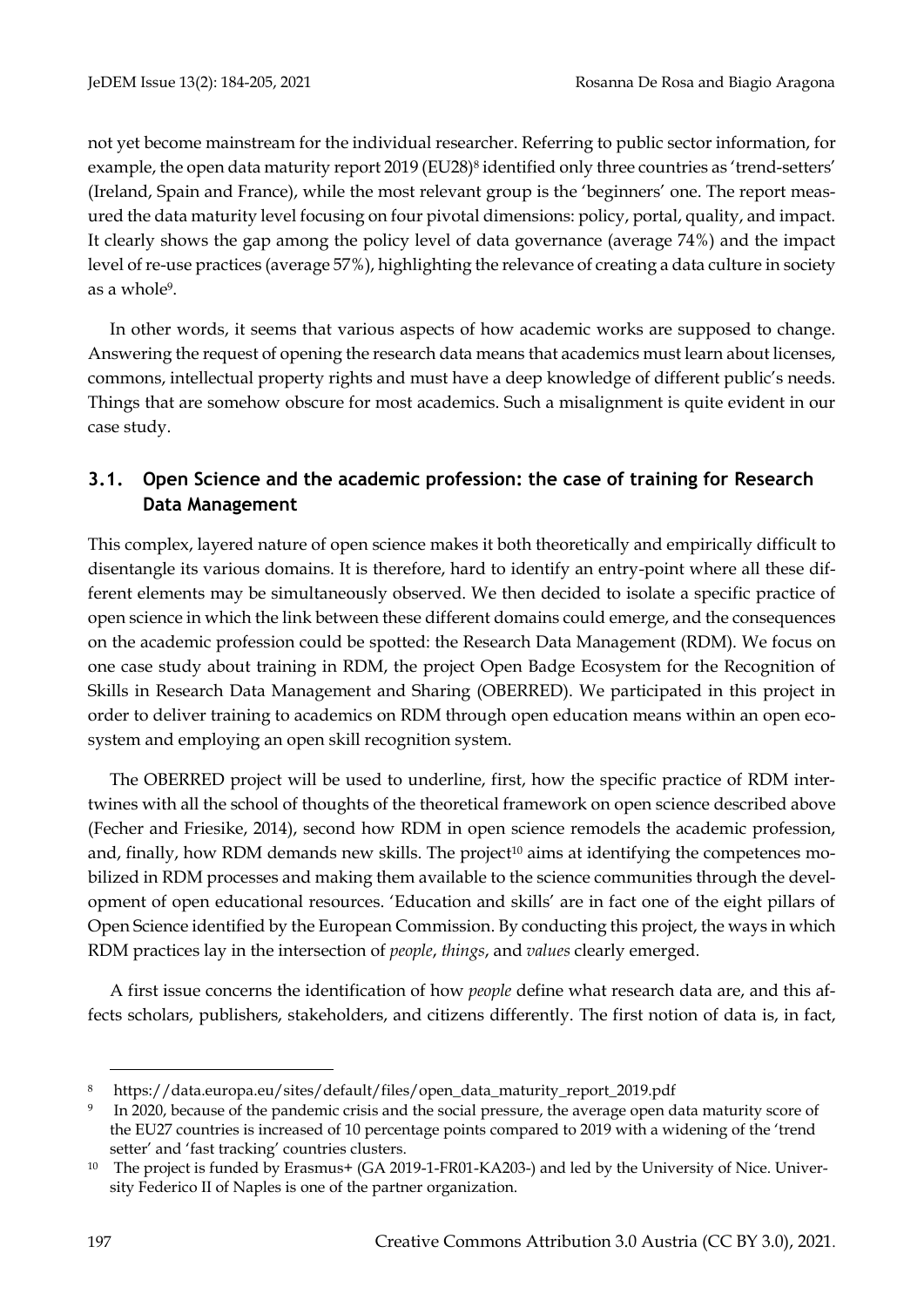related to where they come from (Research Information Network, 2008), but this may sharply vary between domains, and therefore between scholars, and also between other stakeholders interested in research data (e.g. citizens). To put it simply, the concept of data can change in relation to its recipient. Data may differ also for technological aspects that depend on how they have been collected and stored electronically through software, platforms and from other material actants (e.g. data protocols, FAIR principles, etc.). In other words, the mediation of *things* changes the concept of data identification and definition, playing an agency role. Finally, the definition of data may be sustained by specific *values*. For instance, the link between data and data life cycle (which distinguish between input data (microdata) process data (metadata) and output data (macrodata) ) is clearly inspired by the need for reproducibility and research integrity (Merton, 1942). While the idea of the same data being the research outputs or inputs alternative to new hypotheses, policies, and scientific discoveries is clearly inspired by social impact and research responsiveness. Therefore, when practicing RDM concretely, the differences between the school of thoughts that support open science blur, making RDM a very cross-sectional practice that takes into account democratic as well as pragmatic outlooks, infrastructure and measurement stances as well as ethical, deliberative and public ones.

In addition, RDM is critical in order to reach a common definition of research data. For OBERRED participants it meant it was necessary to adapt the theoretical definitions already existing in its own domains with the practical processes followed in the collection, storage, management, and dissemination of research data. Moreover, the lack of controlled vocabularies and ontologies, as well as of semantic techniques to related data, is a sensitive issue in disciplines such as Social Sciences, and an evident barrier to interoperability and reuse of research data as recently stated by the RDA Social Sciences & Humanities Research Data Interest Group (2021)<sup>11</sup>.

In such a (still domain-based) ecosystem, the definition of skills related to RDM in open science is quite challenging. We can refer to the European Charter for Researchers (ECR)<sup>12</sup>, a set of 41 general principles and requirements approved in 2005 which specify the roles, responsibilities, and entitlements of researchers. The ECR has been revisited because of open science by introducing new skills (O' Carrol et al. 2017). For example, communication abilities are becoming pivotal when communicating findings in a comprehensible way, to different public audiences (e.g., citizens), and so managerial expertise that could transform research outputs in policy inputs for institutional and commercial practices. Also, political capabilities are required to address research responsibility and responsiveness in a governance context. To define what RDM is, who impacts on, and what skills should mobilize at what level, remains a tangled question. Also, when we compared three skills frameworks: the European Standard Classification of Occupations (ESCO), the Research Data Alliance, and the European Open Science Cloud (EOSC) we noted a sharp cultural mismatch between the space of policies and that of practices.

In response to funder mandates, the academic research community still needs to build a data culture (Aragona & De Rosa, 2018), especially as research support requirements grow, and open science practices develop. And this data culture is something that needs to be constructed also "from

<sup>11</sup> https://www.rd-alliance.org/groups/social-science-research-data-ig

<sup>12</sup> https://euraxess.ec.europa.eu/jobs/charter/european-charter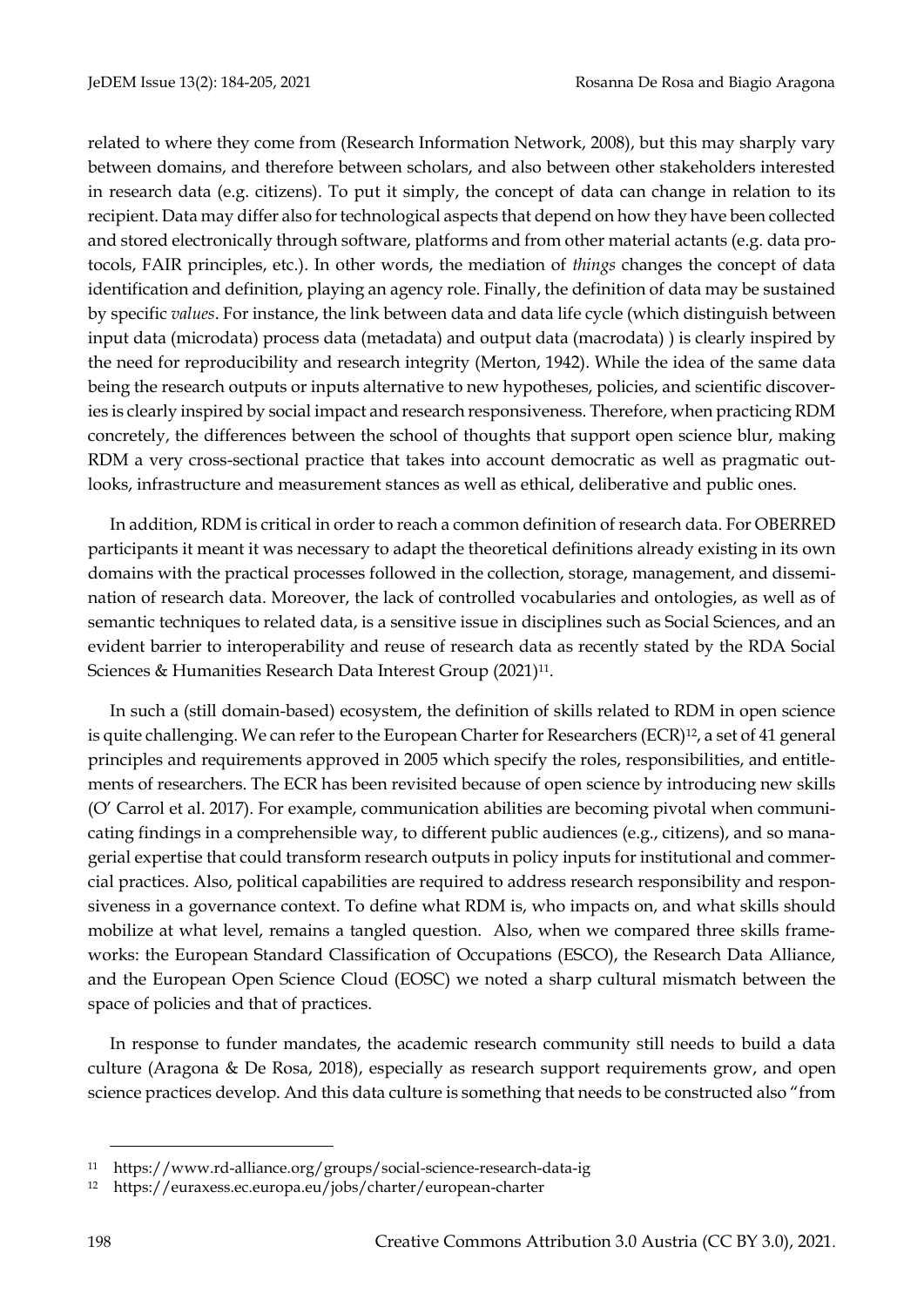below", trying to engage all the stakeholders in the ecosystem, including citizens. The OBERRED project is a step toward the construction of this culture, but there is still much to do to fully understand what kind of consequences open science is generating, in the short, medium, and long term. The impact of open science on the academic profession should then be scrutinized in a more comprehensive way, with an organic research agenda.

## **4. An open conclusion and a research agenda**

In an over simplified research approach two principles of differentiation organized the academic profession: one separating academics according to their main activities (research or teaching); another drawing territory around the different tribes (Becher, 1994), constituted by the disciplines and sub-disciplines. However, as emerged, for example, in the biography of Pasteur by Latour (2001), many academics were involved in several activities (to build what Latour (1987) and Callon (1989) would describe as «socio-technical networks») functional for their careers, and in turn for their scientific reputation. Bourdieu (1978) distinguished between pure scientific careers and careers built on a participation in the management of science, but at his time other activities were necessary, although they were not expected and not explicitly rewarded. The affirmation of open science seems to affect the academic profession in at least two ways, firstly with the diversification of academic activities, furthermore with the introduction of emergent and more hybrid academic roles, a multiprofiles research identity. Several policy frameworks emphasize the hybrid role of scientists equipped with skills which are often acquired in other activities and/or in other curricula or which are built on digital services provided by other professionals (EOSC 2021). Therefore, academic roles are more and more interrelated, and the process of change becomes a systemic question involving all actors and actants.

To be clear, these changes are part of a wider transition of the academic profession that relates to digitization (Decupyere, Simons, 2014) and with progressive rationalization of higher education institutions (Trela, 2012) that is taking shape in standardized performance evaluation (Espeland, Sauder, 2016). Digitization has affected the working lives and identities of academics (Lupton, 2015) and transformed many aspects of higher institutions (Williamson, 2018). The academic profession is also being re-modelled by the global process of rationalization which impacts on academic autonomy and identity. However, what is disruptive in open science is that it can intertwine these two concurring changes in a comprehensive narrative that blends the ethos of digital transformation with that of managerial rationalization into various aspects of at least three main levels: things (infrastructures, devices, techniques, etc.), values (democratization, replicability, efficiency, etc.), and people (researchers, employees, citizens etc.).

So far the Open Science paradigm seems deeply rooted in a co-evolutionary contest, which affects technologies, science, and epistemologies. The open paradigm is born from the availability of technology, but technology development largely depends on the changing academic culture and on the spreading of research results. Talking about the emergence of digital information infrastructures, Borgman, in fact, argued that: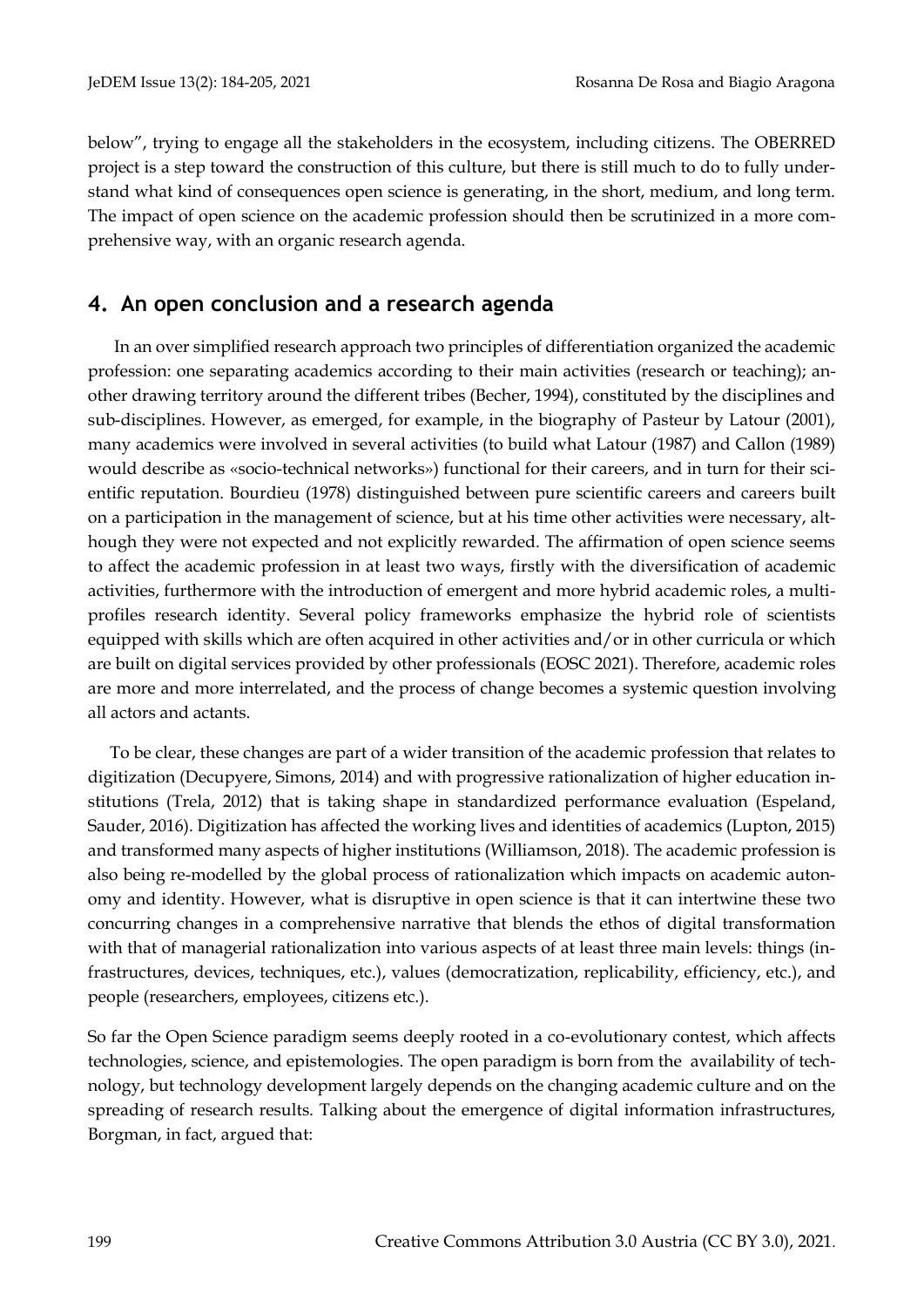*"Some contend that these changes are revolutionary and will change the world; others argue that the changes are evolutionary, and that individuals and organizations will incorporate networked information technologies into their practices just as they incorporated many earlier media and technologies. […] I take the view that these changes are neither revolutionary nor evolutionary but somewhere in between: that they are co-evolutionary" (Borgman, 2007, p. 30).* 

Due to its co-evolutionary nature and despite all the positive narratives on open science, the promising idea of open science comes with a multitude of challenges, which need to be addressed to help this paradigm unfold and see how it will change academia. The advantages for the system are communicated both clearly and convincingly, but some risks may still be envisaged.

Open science culture has developed with big players setting the agenda. The idea of open science as a unique framework, guided by research funders may diminish the role of the specific forms of disciplinary knowledge and cultural diversity. In addition, the idea of reproducibility by default is intriguing, but not free from risks. Open research data, and open collaboration in the forms of open peer review and open research through collaboration, may sometimes hide an impulse towards the application of a market-oriented vision of science, with results being used only as products, shared with our peers on a convenience basis. A kind of managerialism of science or, in other words, the application of new public management to the scientific career (De Lourdes Machado-Taylor et al., 2017). Mirowski (2018) argues that «the open science movement is an artifact of the current neoliberal regime of science, one that reconfigures both the institutions and the nature of knowledge so as to better conform to market imperatives». Indeed, the emphasis on transparency does not eliminate the opacity of research governance. While research may be perceived as open and transparent, the digital infrastructures, the algorithms that run on digital repositories, and the frameworks adopted, may instead, as every socio-material entity, be rather opaque (Star, 1999), especially for academic researchers who have not been trained and accustomed to open science policies, procedures, and infrastructures.

In other words, open science is mainly characterized as a top-down approach, basically routed by funding institutions which have met some expectations of open access debate. Many steps forward have been made and several open initiatives raised all over the world. Have they really changed the academic work? How deeply? and in what directions? The impression is that much is still needing to be explored; looking at implications and latent effects of a concept that (despite the huge effort in creating a policy rhetorical set) is non-mainstream in every scientific field.

However, as it has happened in other human activities, the development of social media tools is also changing the professional ecosystem from bottom-up by creating a sharing culture. Platforms, such as Research Gate, already introduced a kind of 'sharing factor' in terms of reads, citations, recommendations, and total research interest as alternative metrics impacting on scholar reputation and research effectiveness as well. In other words, the open science paradigm is finding its own way, despite the official policy frameworks. At this point, new research directions concerning the dimension of micro-practices and methods are needed. These directions are all related to the changing of the academic profession that affect daily work, the way it is intended and the challenges it poses, and finally the role of researchers and science in the public sphere.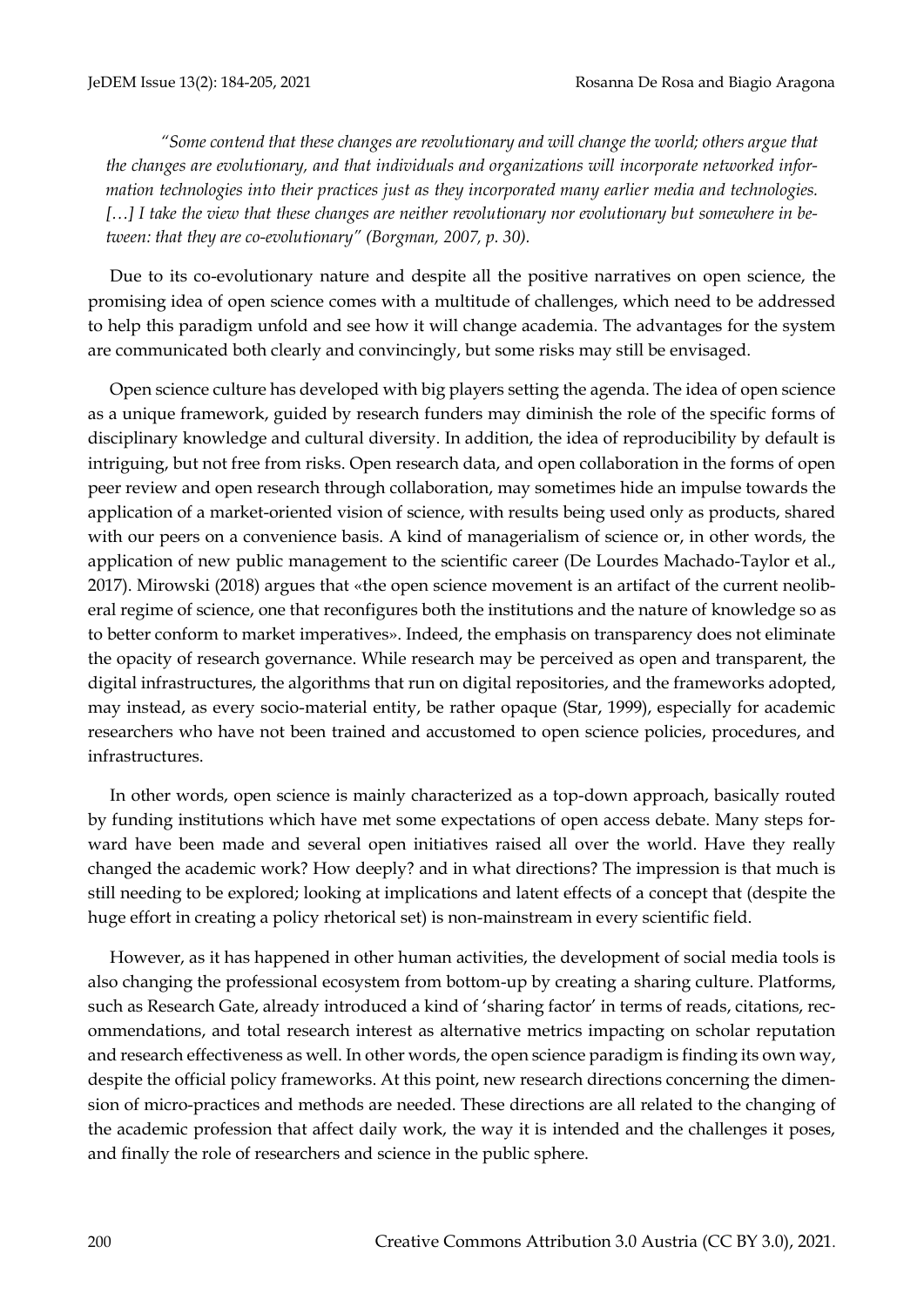To introduce these micro-practices dimension, J. Dewey's work on the nature of the formation and transfer of knowledge in the process of scientific investigation comes to our aid (1958). For the well-known philosopher, the process of knowledge is contingent, that is, inscribed in the social context and bound to the intersubjective agreement between those who participate in various capacities. It is this agreement that gives the process the legitimacy it needs to reiterate it over time. Created to define that group of people involved in the scientific investigation process, the community of inquiry theory provided the opportunity to review the paradigms on the transmission of knowledge in terms of participation in an open community of investigation. The community of inquiry is a bottom-up model. In fact, according to the cited Open Science Monitor, researchers usually share research protocols, material, and data with the communities they belong to. They consider this step as a preliminary and necessary assessment stage. This is normal behavior for researchers who help in gaining peer recognition and social legitimacy. The same holds true for the claim for access to established findings and data that is usually granted at the level of author requests in the 'Onion Model' (Bowman, Keen 2018). However, the claim for reproducibility as an 'extension of certified knowledge' remains a questionable issue. As Chen (2018) has argued:

*"The reuse of research results as a goal, requires the adoption of new research practices during the data analysis process. Such practices need to be tailored to the needs of each given discipline with its own research environment, culture, and idiosyncrasies. Services and tools should be developed with the idea of meshing seamlessly with existing research procedures, encouraging the pursuit of reusability as a natural part of researchers' daily work. In this way, the generated research products are more likely to be useful when shared openly" (Chen, 2018, p. 113).*

In this respect, openness is not enough. If sharing is the goal that the research should aim at, then it requires the adoption of a proactive approach from the very beginning of the research process, considering the whole scientific community at large as a community of inquiry. Some questions can be raised at this point. The first question that should be investigated concerns the possible emancipation of researchers from the communities they belong to. Open science has a strong normative nature, it exercises a prescriptive pressure at the individual and collective level in somehow bypassing the epistemic communities. For example, the 'platformization' (Wilkinson et al., 2016; Van Dijck, Poell, De Waal, 2018) of research through extended data infrastructure, common research protocols, open access repositories, and social platforms such as ResearchGate or Academia.edu is thus changing scholar micro-practices enlarging (and disintermediating ) the environment in which they operate. For example, the growing referencing to altmetric factors in researchers CV, blog, or others informal writings is a clear demonstration of such a process of disintermediation to show scholarly media and public interest, or to emphasize the use of research in policy documents or other official publications. All information which may not appear in the conventional citation databases (Ayris et al., 2018).

In this context, what role are the epistemic communities going to play (Normand, 2016)? Under what conditions can the corroboration of research results be a seamless system of inward/outward processes? How is open science going to disrupt traditional hierarchies and cultures?

The second question concerns research integrity pre-registration to workflow and report of findings. Research integrity is also a matter of trust and reciprocity, definition of research background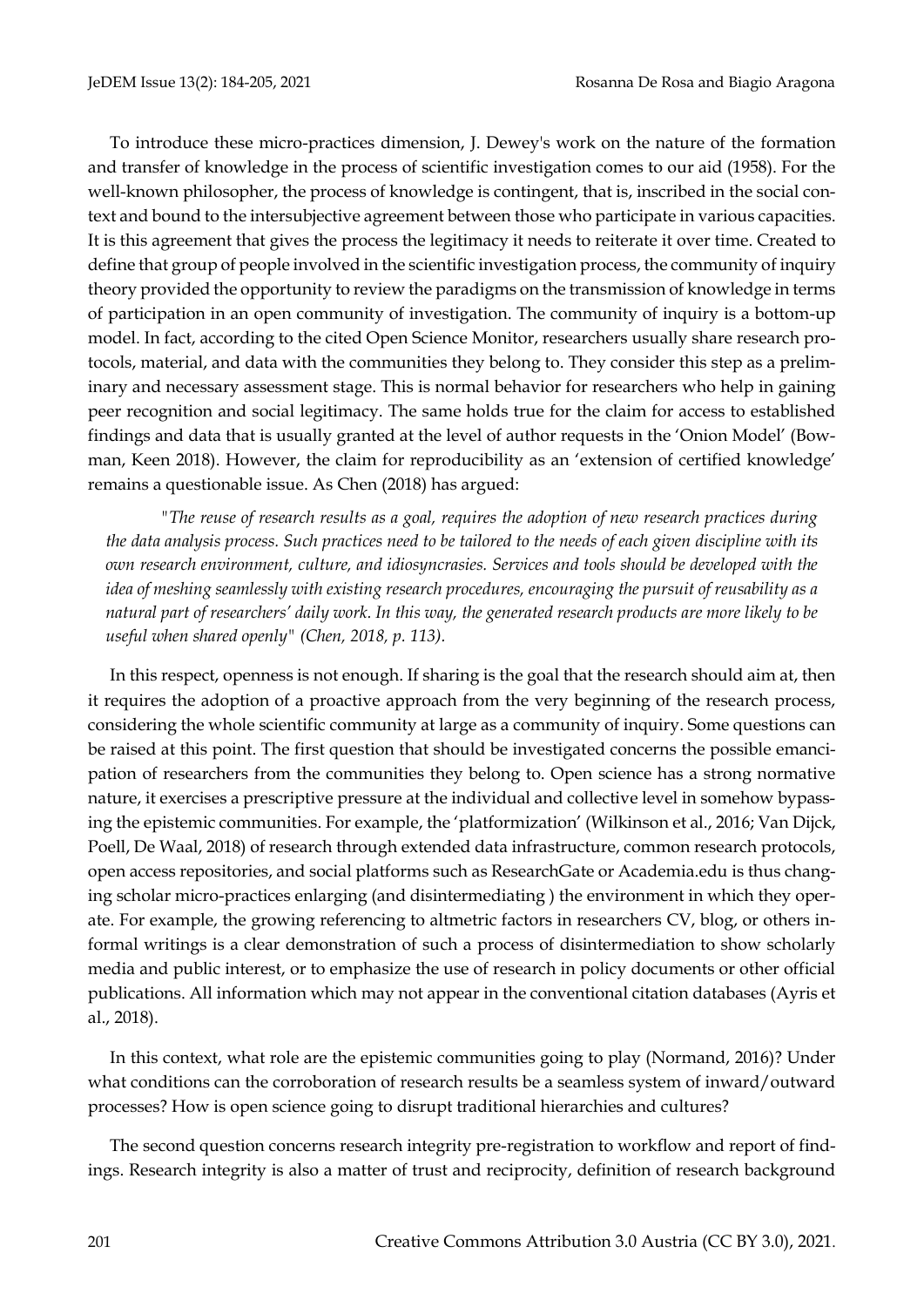and foreground, a system of non-written rules sedimented by, and routed into the academic culture during centuries of scientific dissemination and research praxis. Epistemic communities and editorial staff have played an active role in controlling and contrasting plagiarism. How will open science constitutionalize the new research environment? How might a system of rules arise between human and non-human actors? How do you transform trust and reciprocity from a value system into a set of performative actions?

The third question concerns the publishing practice (Heller et al., 2013). For a long time, publishing has been the main assessment criterion for researcher careers, a parameter and incentive for his/her productivity (O'Carrol, 2017). The open science regime requires researchers to change the focus of their activity, shifting their attention towards the sharing process and its correct management. How much will the open science regime affect the 'publish or perish' approach? Will new and dynamic publication formats emerge as forms of temporary recognition of compliance within the open science regime?

To conclude, open science is all about methods: accessing, sharing, assembling, pre-registering, reproducing and publishing are all the performative verbs identifying a specific set of actions connected to the process of standardization. But what is at the very core of the debate concerning open science is the science-society relationship. Opening the culture of scientific methods, the whole science instrumentation, is perceived in fact as a changing paradigm in knowledge accumulation which acquire a second dimension: its belonging to the public domain. Science is then called to act in the media sphere, to take part in the public debate to gain legitimation, cognition, and social acceptability (Lakomý et al., 2019), as is happening in the case of the Pandemic.. Clearly, the two dimensions (standardization and mediatization) need to be addressed.

While standardization (requiring a formalization language and a strong pressure for conformity) is the only way to make processes comparable and interoperable in nature, mediatization changes the inner logic of scientific organizations called to act on an uncertain terrain, where science is debatable. This is the space where the accountability of the world meets alternative epistemologies of science. How open can this space be?

#### **References**

- Appadurai, A. (2013). *The future as cultural fact: Essays on the global condition*. Rassegna Italiana di Sociologia, 14, (4), pp. 649-650.
- Aragona, B., De Rosa, R. (2018). *Policy making at the time of big data. Datascape, datasphere, data culture*. AIS Journal of Sociology, 11, pp.173-187.
- Ayris, P. et al. (2018). *Open Science and its role in universities: A roadmap for cultural change*. League of European Research Universities (LERU) Advice paper no. 24 – may.
- Bartling, S., Friesike, S. (2014). *Opening science: The evolving guide on how the internet is changing research, collaboration and scholarly publishing*. Berling, Springer Open.
- Becher, T. (1994). *The significance of disciplinary differences*. Studies in Higher education, 19(2), 151-161.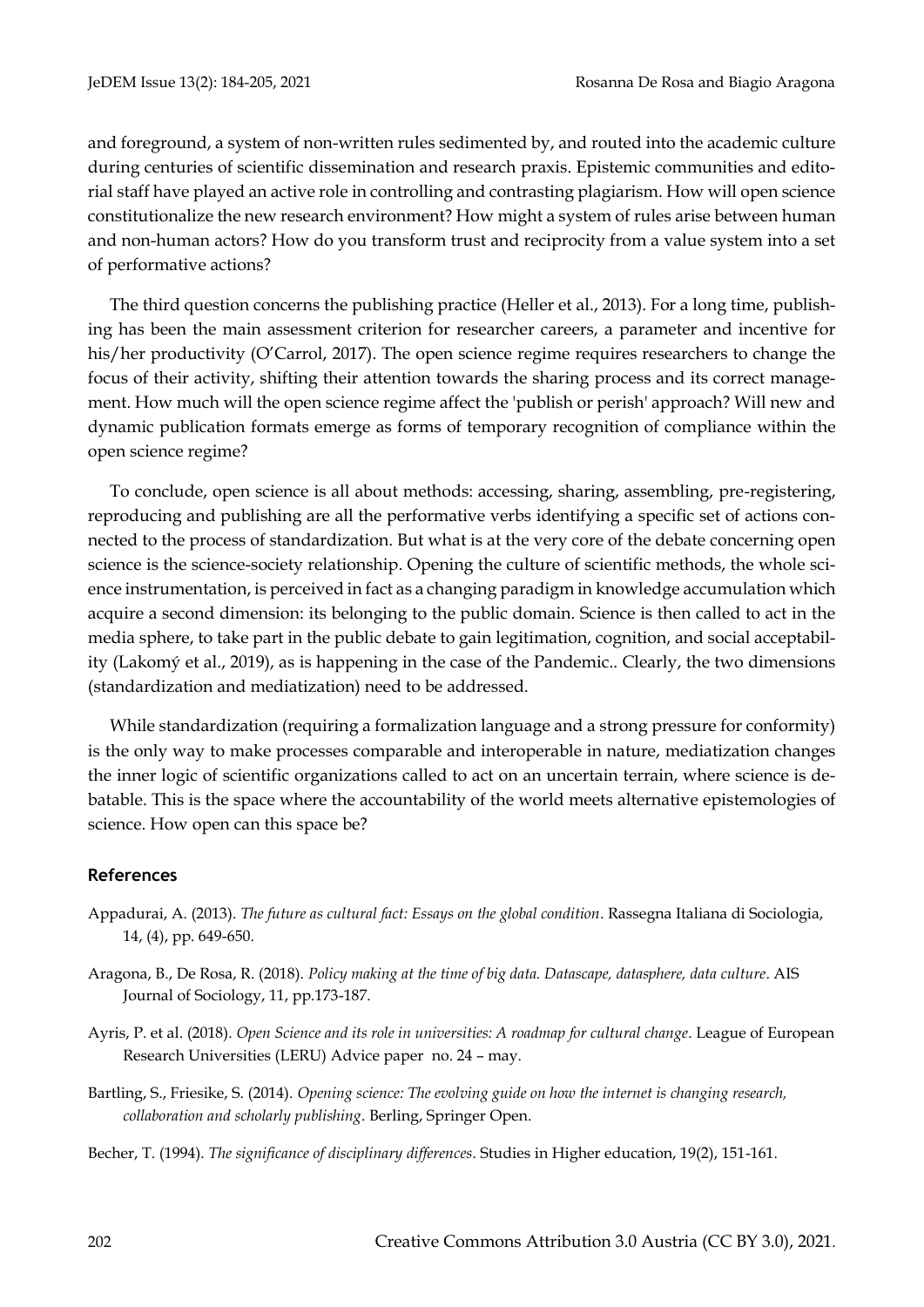- Borgman, C. L. (2007). *Scholarship in the Digital Age: Information, Infrastructure, and the Internet*. Boston, MIT Press.
- Bourdieu, P. (1978). *Les catégories de l'entendement professoral*. Actes de la recherche en sciences sociales, 24, 2, pp. 2–24.
- Bowman, N. D., Keene, J. R. (2018). *A layered framework for considering open science practices*. Communication Research Reports, 35(4), 363–372[. DOI](../Downloads/.%20https:/doi.org/10.1080/08824096.2018.1513273)
- Callon, M. (1989). *La science et ses réseaux: genèse et circulation des faits scientifiques*. Paris, Éditions La Découverte.
- Chen, X., Dallmeier-Tiessen, S., Dasler, R. (2019). *Open is not enough*. Nature Phys, 15, pp. 113-119.
- Childs, S., McLeod, J., Lomas, E. e Cook, G. (2014). *Opening research data: Issues and opportunities*. Records Management Journal, 24, 2, pp.142-162.
- De Lourdes Machado-Taylor M., Soare, V. M., Teichler U. (eds) (2017). *Challenges and options: The academic profession in Europe (Vol. 18)*. Berlin, Springer.
- Decuypere, M., Simons, M. (2014). *On the composition of academic work in digital times.* European Educational Research Journal, 13, (1), pp. 89-106.
- Dewey, J. (1958). *Experience and nature*. North Chelmsford (MA), Courier Corporation.
- Espeland, W. N., Sauder, M. (2016). *Engines of Anxiety: Academic Rankings, Reputation and Accountability*. New York, Sage.
- Feyerabend, P. (1975). How to Defend Society against Science, in E.D. Klemke e R. Hollinger, (eds) (1988), *Introductory Readings in the Philosophy of Science*. Buffalo (NY), Prometheus Books, pp.54-65.
- Foucault, M. (1977). *Discipline and Punish*. London, Allen Lane.
- Foucault, M. (1980). Power/knowledge: Selected interviews and other writings, 1972-1977. Paris, Vintage.
- Heller L., The, R., Bartling, S. (2014). Dynamic Publication Formats and Collaborative Authoring. In Bartling, S., Friesike, S. (eds), *Opening Science. The Evolving Guide on How the Internet is Changing Research*, Collaboration and Scholarly Publishing. Berling, Springer Open.
- Irwin, A. (1995). *Citizen science: A study of people, expertise and sustainable development*. Hpve, Psychology Press.
- Kogan, M., Teichler, U. (eds) (2007). *Key challenges to the academic profession*. UNESCO Forum on Higher Education Research and Knowledge. Paris, INCHER-Kassel.
- Lakomý, M., Hlavová, R., Machackova, H. (2019). *Open Science and the Science-Society Relationship*. Society, 56, 3, pp.246-255.
- Latour, B. (1987). *Science in action*. Cambridge (MA), Harvard University Press.
- Latour, B. (2001). *Pasteur: guerre et paix des microbes; suivi de Irréductions.* Paris, Éditions La Découverte.
- Lupton, D. (2015). *Digital Sociology*. Abingdon, Routledge.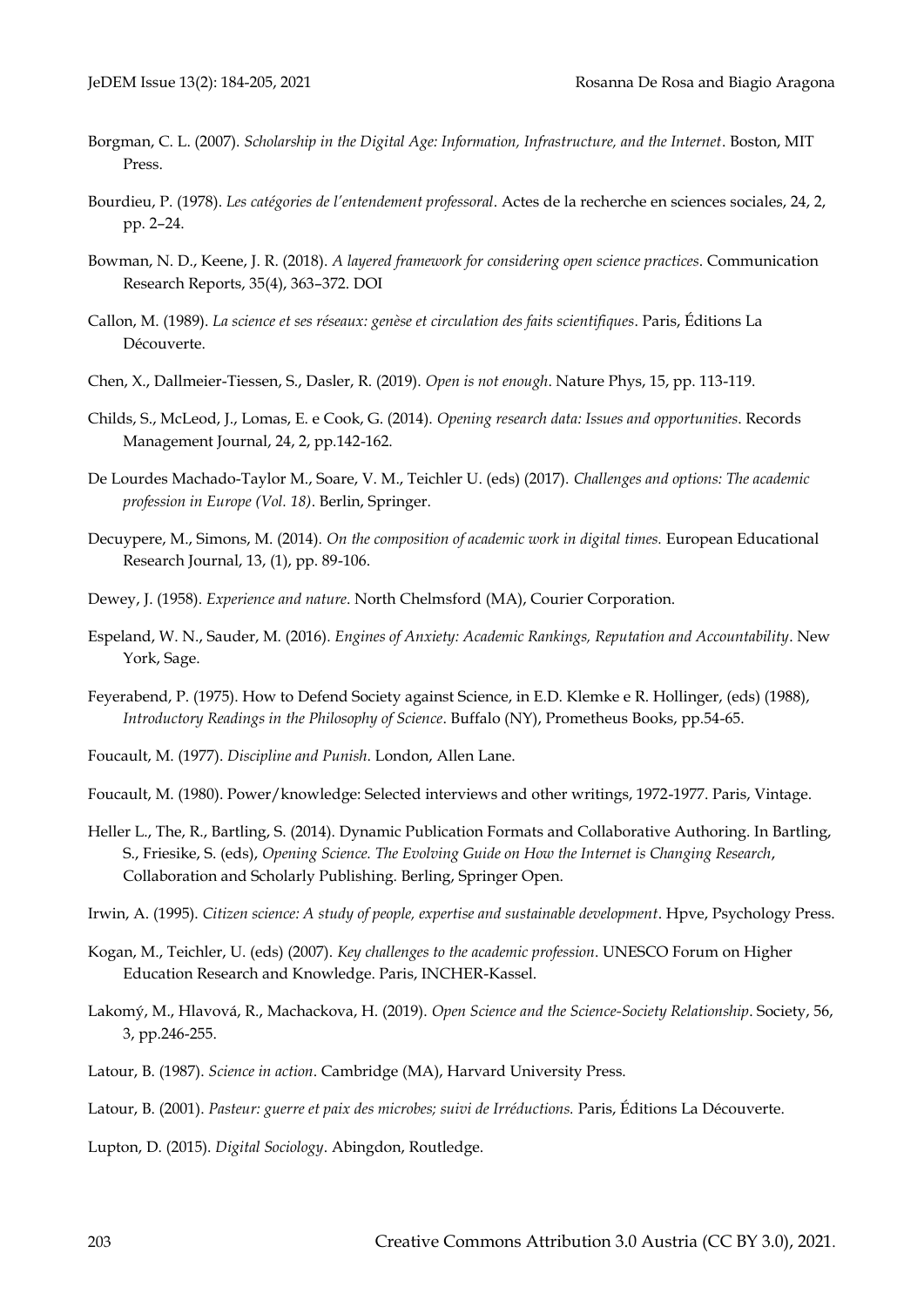- MacCallum, C. (2018). *Research Communication: Open Science & the perverse evaluation cycle*. Presentation delivered at the UCL Press – Open Access Megajournal Project Town Hall event, 16 January, London. [DOI](https://doi.org/10.14324/111.1234)
- Merton, R. K. (1942). *Science and technology in a democratic order*. Journal of legal and political sociology, 1, (1), pp.115-126.
- Mirowski, P. (2018). *The future (s) of open science*. Social studies of science, 48, (2), pp. 171-203.
- Nentwich, M., Konig, R. (2012). *Cyberscience 2.0: Research in the age of digital social networks*. Koln, Campus Verlag.
- Normand, R. (2016). *The Changing Epistemic Governance of European Education: The Fabrication of the Homo Academicus Europeanus?* London, Springer.
- Novitzky, P., Bernstein, M.J, Blok, V., Braun, R., Chan, T.T., Lamers, W., Loeber, A., Meijer, I., Linder, R., Griessler, E. (2020). *Improve alignment of research policy and societal values*. Science 369 (6499), 39–41.
- O'carroll, C., Rentier, B., Cabello Valdes, C., Esposito, F., Kaunismaa E., Maas, K., Metcalfe, J., Mcallister, D. and Vandevelde K. (2017). *Evaluation of Research Careers fully acknowledging Open Science Practices: Rewards, incentives and/or recognition for researchers practicing Open Science*. Luxembourg, Publications Office of the European Union.
- Owen, R., P. Macnaghten, and J. Stilgoe. 2012. *Responsible Research and Innovation: From Science in Society to Science for Society, with Society*. Science and Public Policy, 39 (6), 751–760.
- Owen, R., & Pansera, M. (2019). *Responsible Innovation and Responsible Research and Innovation*. In Handbook on Science and Public Policy. Cheltenham, UK: Edward Elgar Publishing. [DOI](https://doi.org/10.4337/9781784715946.00010https:/doi.org/10.4337/9781784715946.00010)
- Owen, R., von Schomberg, R., & Macnaghten, P. (2021). *An unfinished journey? Reflections on a decade of responsible research and innovation*. Journal of Responsible Innovation. [DOI](http://doi.org/10.1080/23299460.2021.1948789)
- Patel, R., (2016). *Research data management: A conceptual framework*. Library Review, 65, 4/5, pp. 226-241.
- Primeri, E., Reale, E. (2012). *How Europe shapes academic research: Insights from participation in European union framework programmes*. European Journal of Education, 47, 1, pp.104-121.
- Sidler, M. (2014). Open Science and the Three Cultures: Expanding Open Science to all Domains of Knowledge Creation. In Bartling, S., Friesike, S., *Opening science: The evolving guide on how the internet is changing research, collaboration and scholarly publishing*. Berling, Springer Open.
- Star, S. L. (1999). *The Ethnography of Infrastructure*. American Behavioral Scientist, 43, (3), pp. 377-391.
- Trela, J. (2012). *The rationalization of academic work*. Presentation at the Second ISA forum "Social Justice and Democratization" Buenos Aires, 1-4 Agosto.
- Van der Zee, T., Reich, J. (2018). *Open education science*. AERA Open, 4, (3). [DOI](https://doi.org/10.1177/2332858418787466)
- Van Dijck, T., Poell, T., & De Waal, M. (2018). *The Platform Society: Public Values in a Connective World*. New York: Oxford University Press.
- Wilkinson, M. D., Dumontier, M., Aalbersberg, I. J., Appleton, G., Axton, M., Baak, A., e Bouwman, J. (2016). The FAIR Guiding Principles for scientific data management and stewardship. Scientific data, 3. [DOI](https://doi.org/10.1038/sdata.2016.18.)